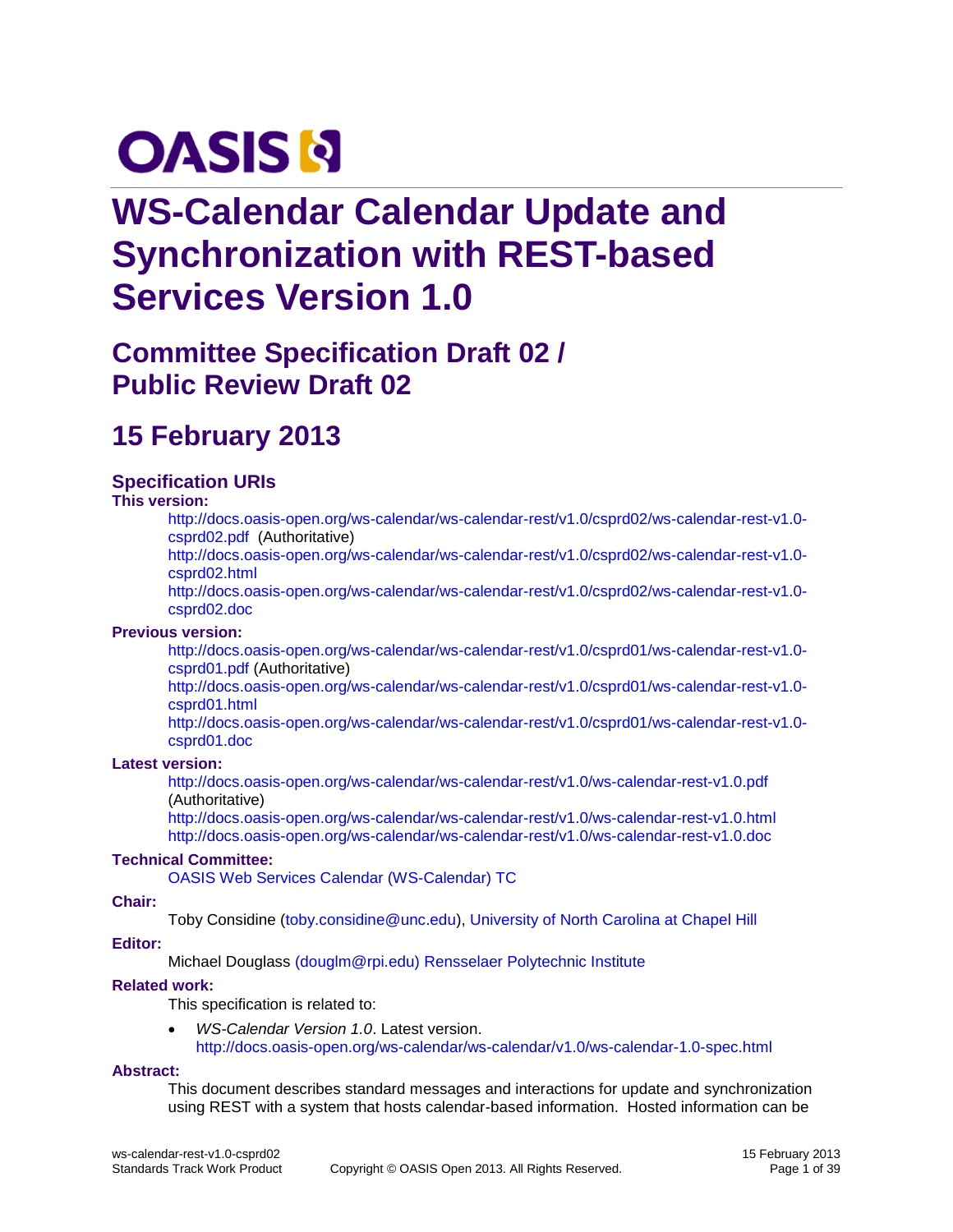either traditional personal and enterprise calendar information or services that support XML payloads developed in conformance with the WS-Calendar specification.

#### **Status:**

This document was last revised or approved by the OASIS Web Services Calendar (WS-Calendar) TC on the above date. The level of approval is also listed above. Check the "Latest version" location noted above for possible later revisions of this document.

Technical Committee members should send comments on this specification to the Technical Committee's email list. Others should send comments to the Technical Committee by using the ["Send A Comment"](http://www.oasis-open.org/committees/comments/index.php?wg_abbrev=ws-calendar) button on the Technical Committee's web page at [http://www.oasis](http://www.oasis-open.org/committees/ws-calendar/)[open.org/committees/ws-calendar/](http://www.oasis-open.org/committees/ws-calendar/) .

For information on whether any patents have been disclosed that may be essential to implementing this specification, and any offers of patent licensing terms, please refer to the Intellectual Property Rights section of the Technical Committee web page [\(http://www.oasis](http://www.oasis-open.org/committees/ws-calendar/ipr.php)[open.org/committees/ws-calendar/ipr.php](http://www.oasis-open.org/committees/ws-calendar/ipr.php) ).

#### **Citation format:**

When referencing this specification the following citation format should be used:

#### **[WS-Calendar-REST]**

*WS-Calendar Calendar Update and Synchronization with REST-based Services Version 1.0.* 15 February 2013. OASIS Committee Specification Draft 02 / Public Review Draft 02. [http://docs.oasis-open.org/ws-calendar/ws-calendar-rest/v1.0/csprd02/ws-calendar-rest-v1.0](http://docs.oasis-open.org/ws-calendar/ws-calendar-rest/v1.0/csprd02/ws-calendar-rest-v1.0-csprd02.html) [csprd02.html.](http://docs.oasis-open.org/ws-calendar/ws-calendar-rest/v1.0/csprd02/ws-calendar-rest-v1.0-csprd02.html)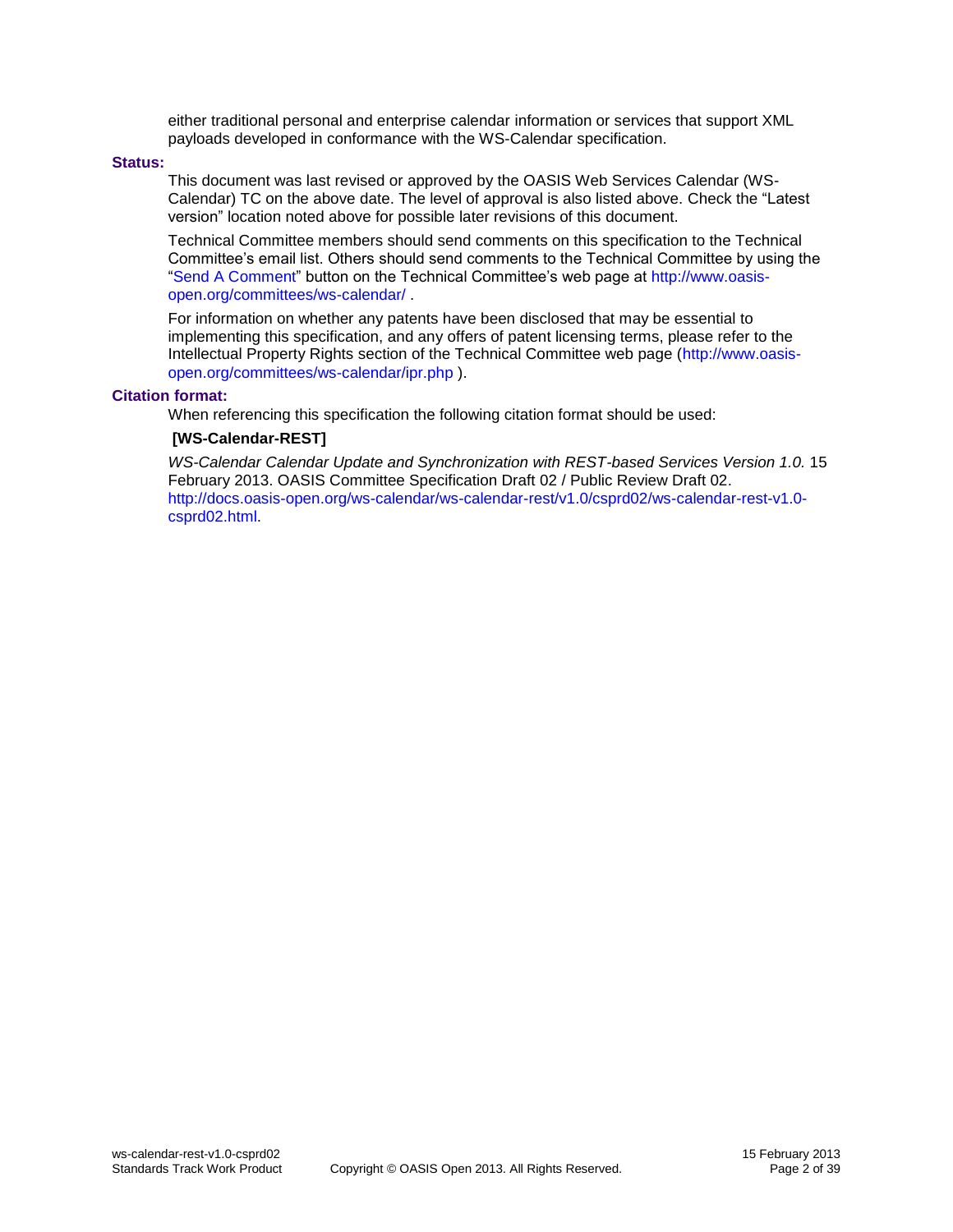# **Notices**

Copyright © OASIS Open 2013. All Rights Reserved.

All capitalized terms in the following text have the meanings assigned to them in the OASIS Intellectual Property Rights Policy (the "OASIS IPR Policy"). The full [Policy](http://www.oasis-open.org/policies-guidelines/ipr) may be found at the OASIS website.

This document and translations of it may be copied and furnished to others, and derivative works that comment on or otherwise explain it or assist in its implementation may be prepared, copied, published, and distributed, in whole or in part, without restriction of any kind, provided that the above copyright notice and this section are included on all such copies and derivative works. However, this document itself may not be modified in any way, including by removing the copyright notice or references to OASIS, except as needed for the purpose of developing any document or deliverable produced by an OASIS Technical Committee (in which case the rules applicable to copyrights, as set forth in the OASIS IPR Policy, must be followed) or as required to translate it into languages other than English.

The limited permissions granted above are perpetual and will not be revoked by OASIS or its successors or assigns.

This document and the information contained herein is provided on an "AS IS" basis and OASIS DISCLAIMS ALL WARRANTIES, EXPRESS OR IMPLIED, INCLUDING BUT NOT LIMITED TO ANY WARRANTY THAT THE USE OF THE INFORMATION HEREIN WILL NOT INFRINGE ANY OWNERSHIP RIGHTS OR ANY IMPLIED WARRANTIES OF MERCHANTABILITY OR FITNESS FOR A PARTICULAR PURPOSE.

OASIS requests that any OASIS Party or any other party that believes it has patent claims that would necessarily be infringed by implementations of this OASIS Committee Specification or OASIS Standard, to notify OASIS TC Administrator and provide an indication of its willingness to grant patent licenses to such patent claims in a manner consistent with the IPR Mode of the OASIS Technical Committee that produced this specification.

OASIS invites any party to contact the OASIS TC Administrator if it is aware of a claim of ownership of any patent claims that would necessarily be infringed by implementations of this specification by a patent holder that is not willing to provide a license to such patent claims in a manner consistent with the IPR Mode of the OASIS Technical Committee that produced this specification. OASIS may include such claims on its website, but disclaims any obligation to do so.

OASIS takes no position regarding the validity or scope of any intellectual property or other rights that might be claimed to pertain to the implementation or use of the technology described in this document or the extent to which any license under such rights might or might not be available; neither does it represent that it has made any effort to identify any such rights. Information on OASIS' procedures with respect to rights in any document or deliverable produced by an OASIS Technical Committee can be found on the OASIS website. Copies of claims of rights made available for publication and any assurances of licenses to be made available, or the result of an attempt made to obtain a general license or permission for the use of such proprietary rights by implementers or users of this OASIS Committee Specification or OASIS Standard, can be obtained from the OASIS TC Administrator. OASIS makes no representation that any information or list of intellectual property rights will at any time be complete, or that any claims in such list are, in fact, Essential Claims.

The name "OASIS" is a trademark of [OASIS,](http://www.oasis-open.org/) the owner and developer of this specification, and should be used only to refer to the organization and its official outputs. OASIS welcomes reference to, and implementation and use of, specifications, while reserving the right to enforce its marks against misleading uses. Please see<http://www.oasis-open.org/policies-guidelines/trademark> for above guidance.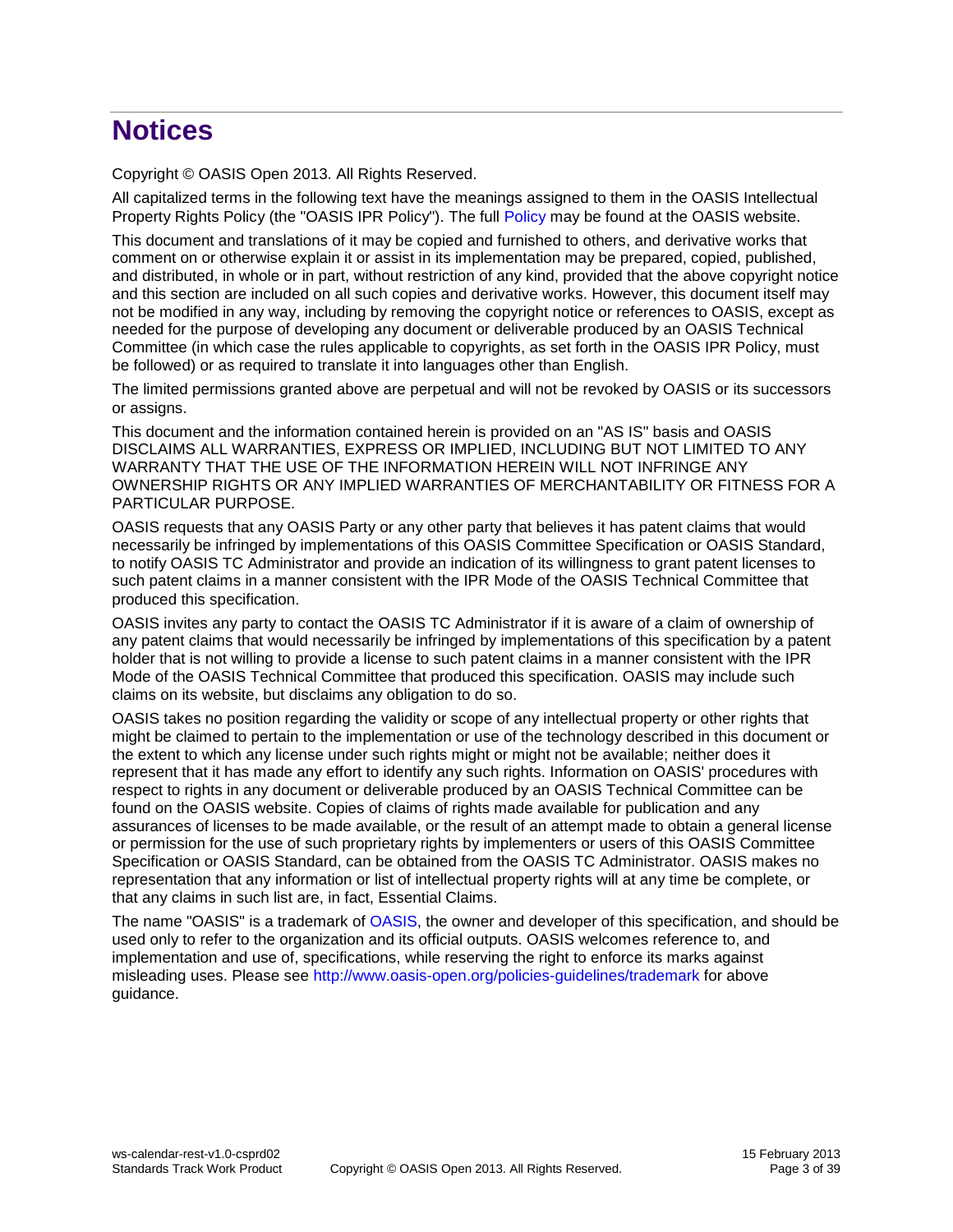# **Table of Contents**

| $\mathbf{1}$ |  |
|--------------|--|
|              |  |
|              |  |
|              |  |
|              |  |
| 2            |  |
|              |  |
|              |  |
|              |  |
|              |  |
|              |  |
|              |  |
|              |  |
| 3            |  |
|              |  |
|              |  |
|              |  |
|              |  |
|              |  |
|              |  |
|              |  |
|              |  |
|              |  |
|              |  |
|              |  |
|              |  |
|              |  |
|              |  |
|              |  |
|              |  |
|              |  |
|              |  |
|              |  |
|              |  |
|              |  |
| 4            |  |
|              |  |
|              |  |
|              |  |
| 5            |  |
|              |  |
|              |  |
|              |  |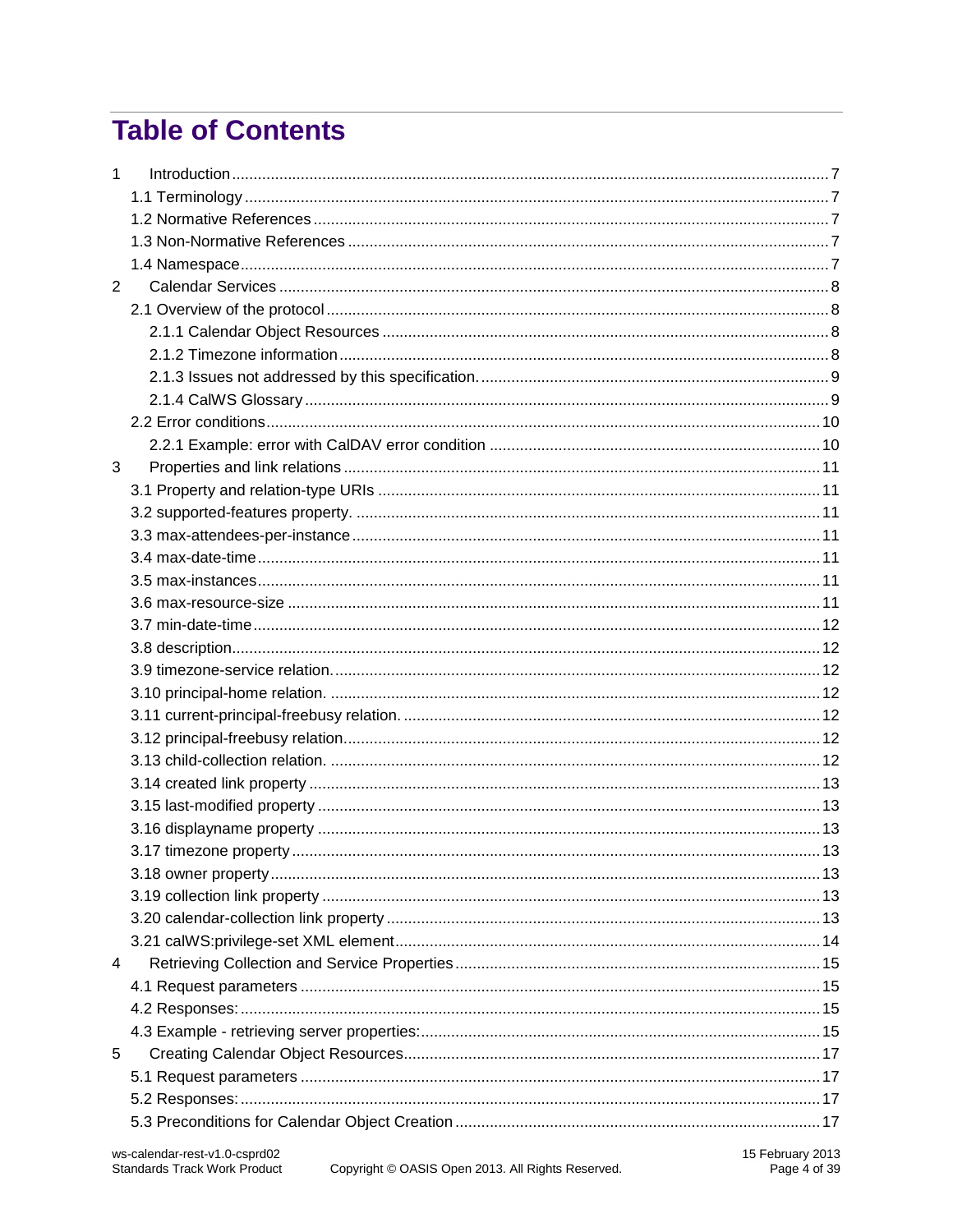| 6               |  |
|-----------------|--|
|                 |  |
|                 |  |
|                 |  |
|                 |  |
| 7               |  |
|                 |  |
| 8               |  |
|                 |  |
|                 |  |
| 9               |  |
|                 |  |
|                 |  |
|                 |  |
| 10 <sup>°</sup> |  |
|                 |  |
|                 |  |
|                 |  |
|                 |  |
|                 |  |
|                 |  |
|                 |  |
|                 |  |
|                 |  |
|                 |  |
| 11              |  |
|                 |  |
|                 |  |
|                 |  |
|                 |  |
|                 |  |
|                 |  |
|                 |  |
|                 |  |
|                 |  |
|                 |  |
| Appendix A.     |  |
| Appendix B.     |  |
|                 |  |
|                 |  |
|                 |  |
|                 |  |
|                 |  |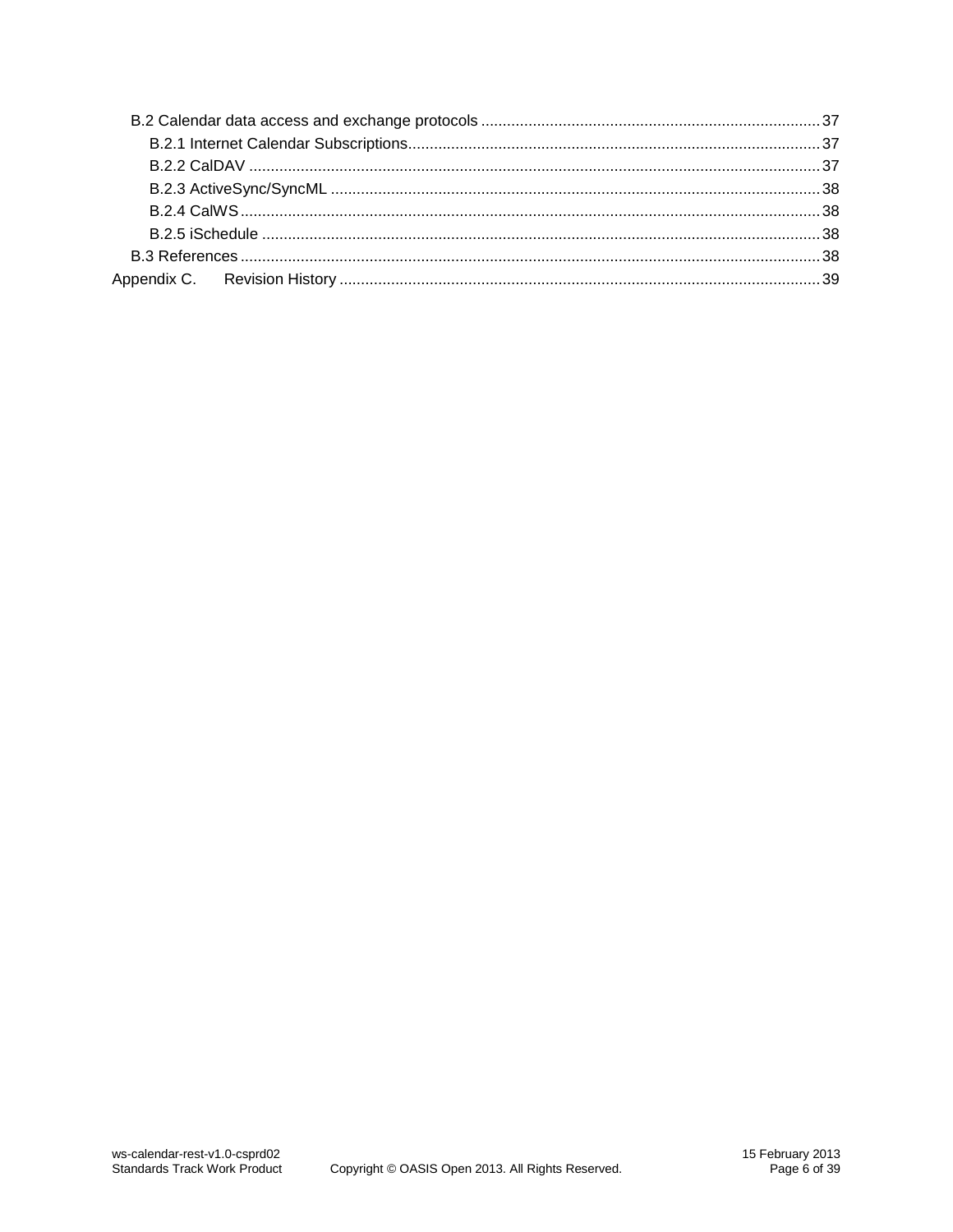# <span id="page-6-0"></span>**1 Introduction**

2 The CalWS REST protocol is built upon and makes the same assumptions about structure as the CalDAV

- protocol defined in **[RFC 4791]** and related specifications. It does NOT require nor assume the WebDAV nor CalDAV protocol.
- Calendar resources, for example events and tasks are stored as named resources (files) inside special collections (folders) known as "**Calendar Collections**".
- This specification can be looked upon as a layer built on top of CalDAV and defines the basic operations
- which allow creation, retrieval, update and deletion. In addition, query and freebusy operations are defined to allow efficient, partial retrieval of calendar data.
- This does not mean that a CalWS service must be built on CalDAV, merely that a degree of conformity is
- established such that services built in that manner do not have a significant mismatch. It is assumed that
- some CalWS REST services will be built without any CalDAV support.

#### <span id="page-6-1"></span>**1.1 Terminology**

The key words "MUST", "MUST NOT", "REQUIRED", "SHALL", "SHALL NOT", "SHOULD", "SHOULD

 NOT", "RECOMMENDED", "MAY", and "OPTIONAL" in this document are to be interpreted as described in **[\[RFC2119\]](#page-6-5)**.

#### <span id="page-6-2"></span>1.2 **Normative References**

<span id="page-6-5"></span>

| 18<br>19       | [RFC2119]        | S. Bradner, Key words for use in RFCs to Indicate Requirement Levels,<br>http://www.ietf.org/rfc/rfc2119.txt, IETF RFC 2119, March 1997.                                            |
|----------------|------------------|-------------------------------------------------------------------------------------------------------------------------------------------------------------------------------------|
| 20<br>21       | <b>IRFC47911</b> | C. Daboo, B. Desruisseaux, L. Dusseault, Calendaring Extensions to WebDAV<br>(CalDAV), http://www.ietf.org/RFC/RFC4791.txt, IETF RFC4791, March 1997.                               |
| 22<br>23<br>24 | [WS-Calendar]    | WS-Calendar Version 1.0. 19 January 2011. OASIS Committee Specification<br>http://docs.oasis-open.org/ws-calendar/ws-calendar-spec/v1.0/cs01/ws-calendar-<br>$spec-v1.0-cs01.pdf$ . |
| 25<br>26       | <b>IXRDI</b>     | Extensible Resource Descriptor (XRD) Version 1.0, 1 November 2010, OASIS<br>Standard, http://docs.oasis-open.org/xri/xrd/v1.0/os/xrd-1.0-os.xml                                     |

#### <span id="page-6-3"></span>1.3 **Non-Normative References**

 **REST** T Fielding, Architectural Styles and the Design of Network-based Software Architectures, [http://www.ics.uci.edu/~fielding/pubs/dissertation/top.htm.](http://www.ics.uci.edu/~fielding/pubs/dissertation/top.htm)

#### **1.4 Namespace**

XML namespaces and prefixes used in this standard:

#### Table 1 1: XML Namespaces in this standard

| <b>Prefix</b> | <b>Namespace</b>                               |
|---------------|------------------------------------------------|
| xcal          | urn:ietf:params:xml:ns:icalendar-2.0           |
| calWS         | http://docs.oasis-open.org/ws-calendar/ns/REST |
| xrd           | http://docs.oasis-open.org/ns/xri/xrd-1.0      |

<span id="page-6-4"></span>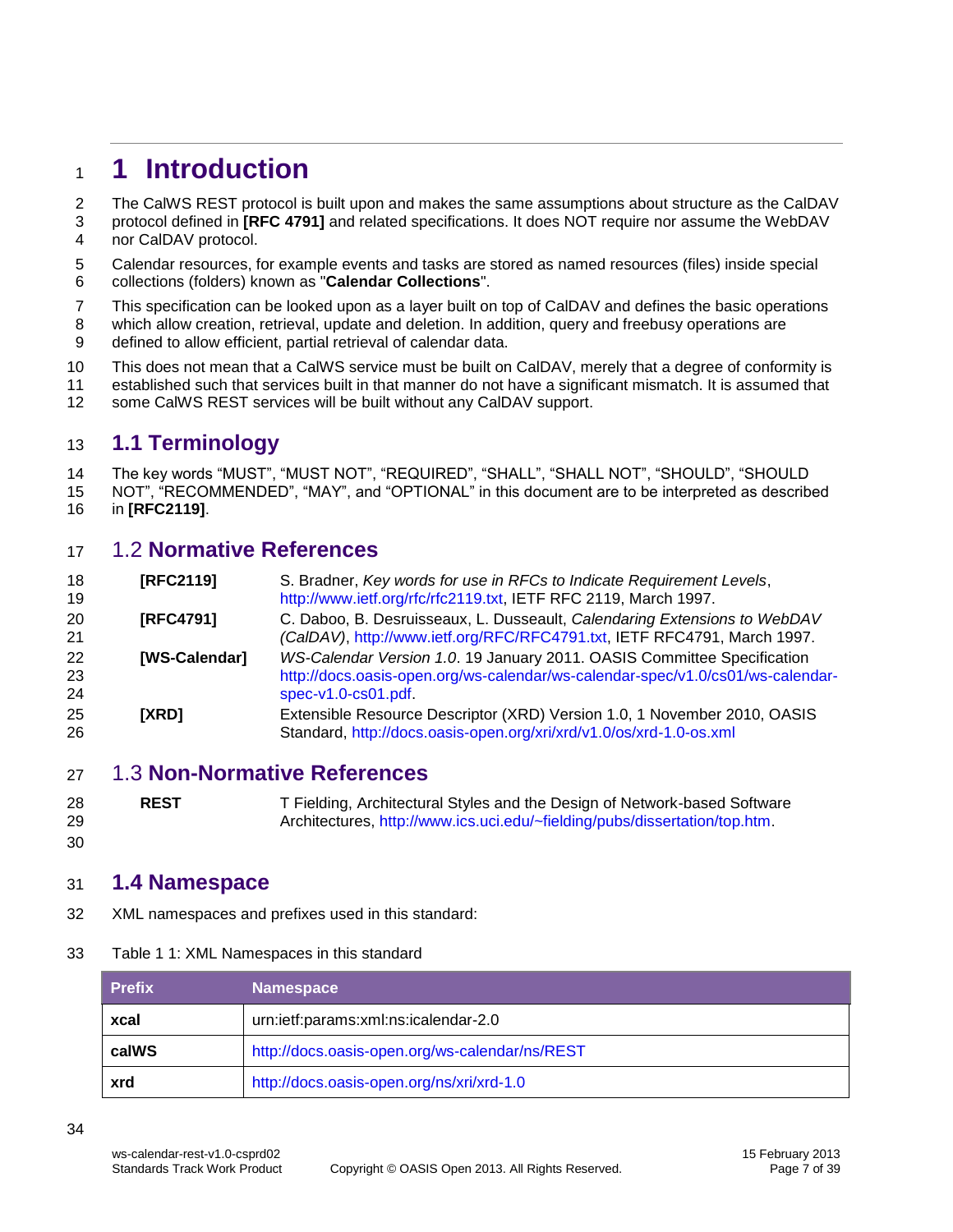# <span id="page-7-0"></span>**2 Calendar Services**

The Service interactions are built upon and make the same assumptions about structure as the CalDAV

protocol defined in **[RFC4791]** and related specifications. It does NOT require nor assume the WebDAV

- nor CalDAV protocol but does make use of some of the same elements and structures in the CalDAV XML namespace.
- Calendar resources, for example events and tasks are stored as named resources (files) inside special collections (folders) known as "**Calendar Collections**".
- 
- These services can be looked upon as a layer built on top of CalDAV and defines the basic operations
- which allow creation, retrieval, update and deletion. In addition, query, and free-busy operations are defined to allow efficient, partial retrieval of calendar data.
- These services assume a degree of conformity with CalDAV is established such that services built in that
- manner do not have a significant mismatch. It is assumed that some WS-Calendar services will be built without any CalDAV support.

#### <span id="page-7-1"></span>**2.1 Overview of the protocol**

- The protocol is an HTTP based RESTfull protocol using a limited set of methods. Each request may be followed by a response containing status information.
- The following methods are specified in the protocol description, PUT, POST, GET, DELETE. To avoid various issues with certain methods being blocked clients may use the X-HTTP-Method-Override: header to specify the intended operation. Servers SHOULD behave as if the named method was used.

```
54 POST /user/fred/calendar/ HTTP/1.1
55<br>56
         56 X-HTTP-Method-Override: PUT
57 Properties
```
- A service or resource will have a number of properties which describe the current state of that service or resource. These properties are accessed through a GET on the target resource or service with an ACCEPT header specifying application/xrd+xml. See Section [2.1.3.6](#page-8-2)
- The following operations are defined by this specification:
- Retrieval and update of service and resource properties
- Creation of a calendar object
- Retrieval of a calendar object
- Update of a calendar object
- Deletion of a calendar object
- 67 · Query
- Free-busy query

#### <span id="page-7-2"></span>**2.1.1 Calendar Object Resources**

- The same restrictions apply to Calendar Object Resources as specified in CalDAV **[RFC4791]** section
- 4.2. An additional constraint for CalWS is that no timezone specifications are transferred.

#### <span id="page-7-3"></span>**2.1.2 Timezone information**

- 73 It is assumed that the client and server each have access to a full set of up to date timezone information.
- Timezones will be referenced by a timezone identifier from the full set of Olson data together with a set of
- well-known aliases defined **[TZDB]**. CalWS services may advertise themselves as timezone servers
- 76 through the server properties object.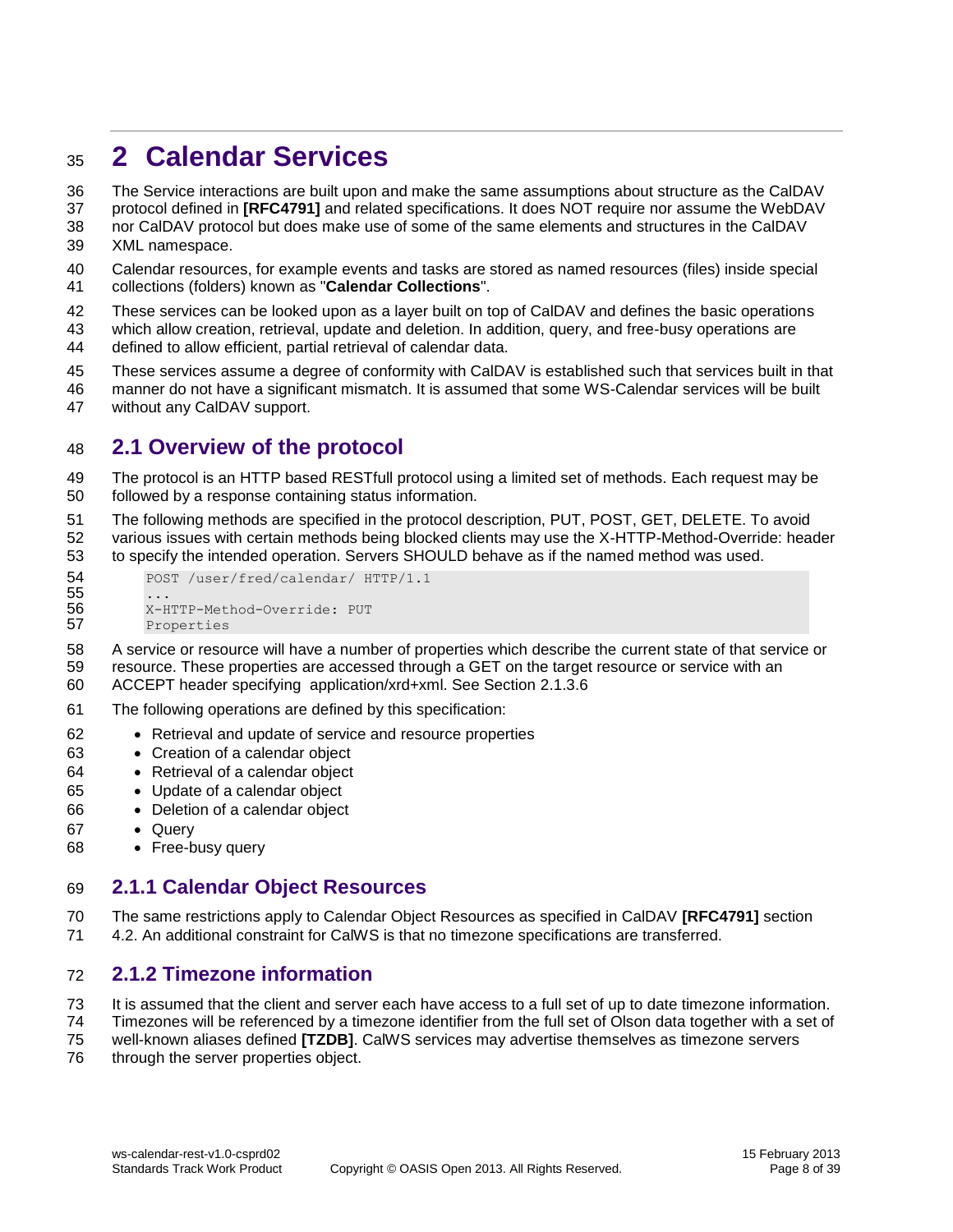#### <span id="page-8-0"></span>**2.1.3 Issues not addressed by this specification.**

 A number of issues are not addressed by this version of the specification, either because they should be addressed elsewhere or will be addressed at some later date.

#### **2.1.3.1 Access Control**

81 It is assumed that the targeted server will set an appropriate level of access based on authentication. This 82 specification will not attempt to address the issues of sharing or Access Control Lists (ACLs).

#### **2.1.3.2 Provisioning**

- The protocol will not provide any explicit provisioning operations. If it is possible to authenticate or
- address a principal's calendar resources then they MUST be automatically created if necessary or appropriate

#### **2.1.3.3 Copy/Move**

- These operations are not yet defined for this version of the CalWS protocol. Both operations raise a
- number of issues. In particular implementing a move operation through a series of retrievals, insertions
- and deletions may cause undesirable side-effects. Both these operations will be defined in a later version
- of this specification.

#### **2.1.3.4 Creating Collections**

 We will not address the issue of creating collections within the address space. The initial set is created by provisioning.

#### **2.1.3.5 Retrieving collections**

 This operation is currently undefined. A GET on a collection may fail or return a complete calendar object representing the collection.

#### <span id="page-8-2"></span>**2.1.3.6 Setting service and resource properties.**

 These operations are not defined in this version of the specification. In the future it will be possible to define or set the properties for the service or resources within the service.

#### <span id="page-8-1"></span>**2.1.4 CalWS Glossary**

#### **2.1.4.1 Hrefs**

- An href is a URI reference to a resource, for example
- "http://example.org/user/fred/calendar/event1.ics".
- The URL above reflects a possible structure for a calendar server. All URLs should be absolute or path-absolute following the rules defined in Section [3.1: Property and relation-type URIs](#page-10-1)

#### **2.1.4.2 Calendar Object Resource**

 A calendar object resource is an event, meeting or a task. Attachments are resources but NOT calendar object resources. An event or task with overrides is a single calendar resource entity.

#### **2.1.4.3 Calendar Collection**

A folder only allowed to contain calendar object resources.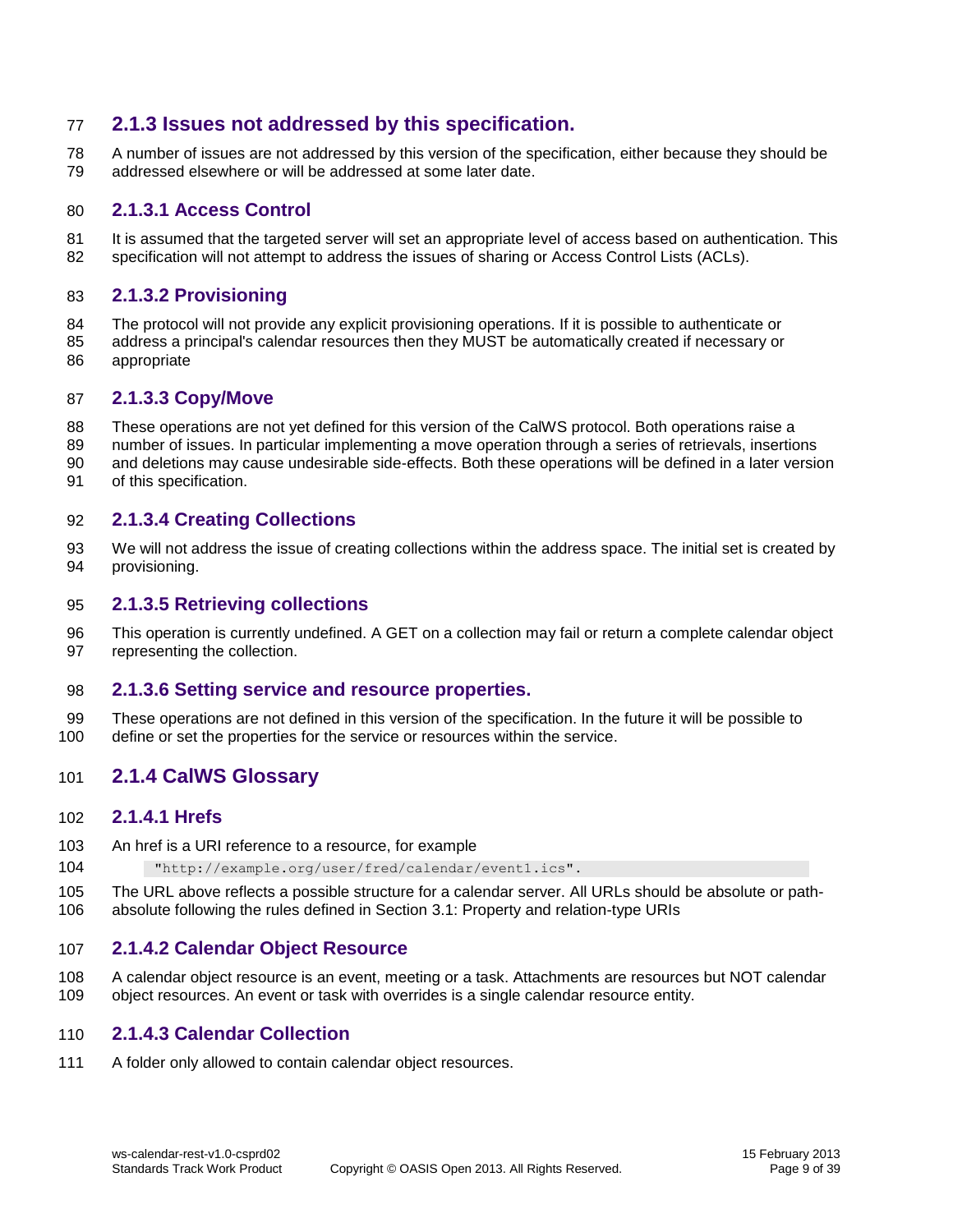#### **2.1.4.4 Scheduling Calendar Collection**

- A folder only allowed to contain calendar resources which is also used for scheduling operations.
- Scheduling events placed in such a collection will trigger implicit scheduling activity on the server.

#### **2.1.4.5 Principal Home**

 The collection under which all the resources for a given principal are stored. For example, for principal "fred" the principal home might be "/user/fred/"

#### <span id="page-9-0"></span>**2.2 Error conditions**

Each operation on the calendar system has a number of pre-conditions and post-conditions that apply.

A "precondition" for a method describes the state of the server that must be true for that method to be

performed. A "post-condition" of a method describes the state of the server that must be true after that

- method has been completed. Any violation of these conditions will result in an error response in the form
- 123 of a CalWS XML error element containing the violated condition and an optional description. \
- Each method specification defines the preconditions that must be satisfied before the method can
- succeed. A number of post-conditions are generally specified which define the state that must exist after
- the execution of the operation. Preconditions and post-conditions are defined as error elements in the
- CalWS XML namespace.

#### <span id="page-9-1"></span>**2.2.1 Example: error with CalDAV error condition**

```
129 <?xml version="1.0" encoding="utf-8"<br>130 xmlns:CW="Error! Reference sou
130 xmlns:CW="Error! Reference source not found.""
131 xmlns:C="http://docs.oasis-open.org/ws-calendar/ns/REST" ?><br>132 <CW:error>
          <CW:error>
133 <c:supported-filter>
134 <C:prop-filter name="X-ABC-GUID"/>
135 </C:supported-filter>
136 <CW:description>Unknown property </CW:description><br>137 </CW:error>
          </CW:error>
```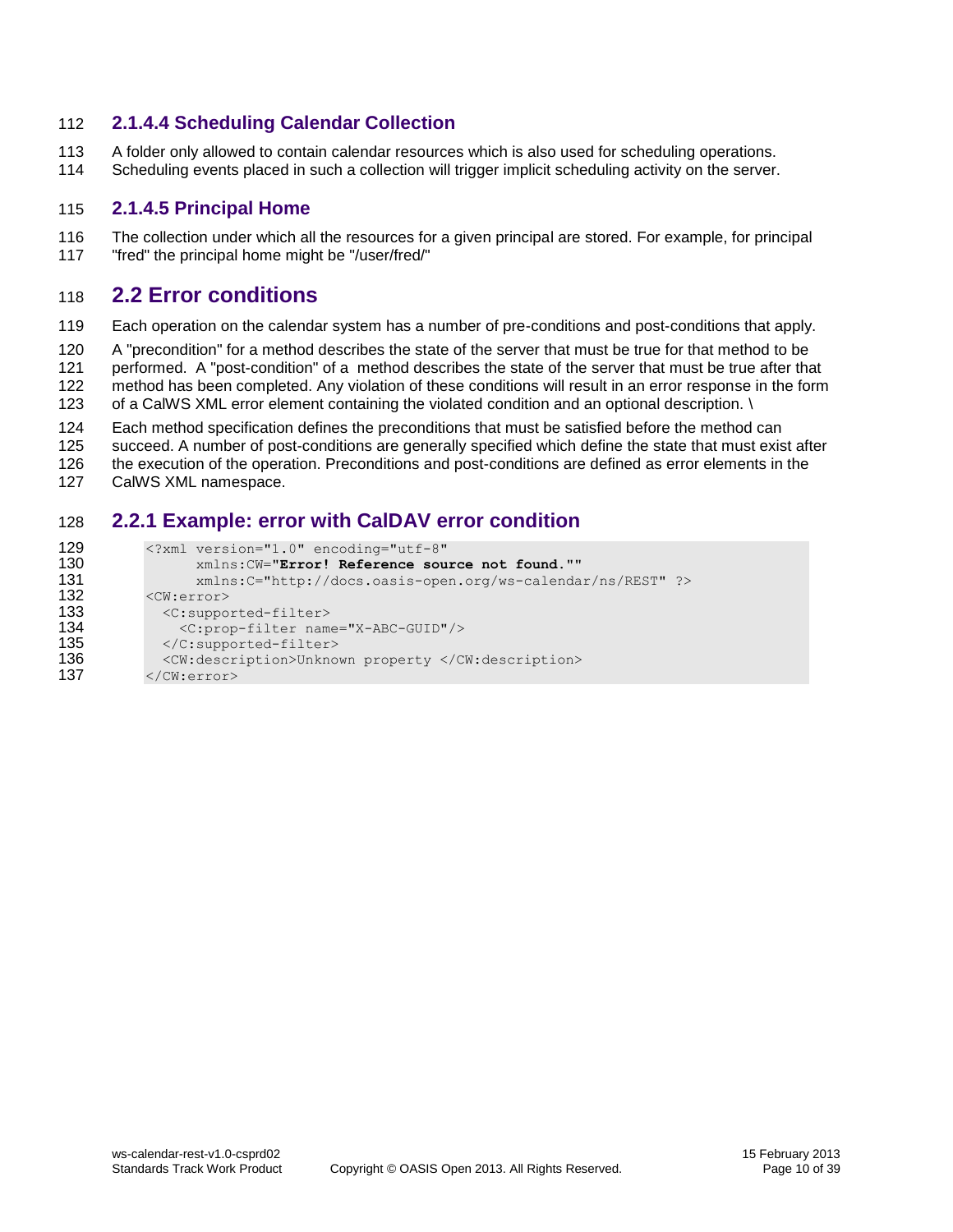# <span id="page-10-0"></span>**3 Properties and link relations**

#### <span id="page-10-1"></span>**3.1 Property and relation-type URIs**

 In the XRD entity returned properties and related services and entities are defined by absolute URIs which correspond to the extended relation type defined in **[web linking]** Section 4.2. These URIs do NOT correspond to any real entity on the server and clients should not attempt to retrieve any data at that target. Certain of these property URIs correspond to CalDAV preconditions. Each URL is prefixed by the CalWS relations and properties namespace http://docs.oasis-open.org/ws-calendar/ns/REST/. Those properties which correspond to CalDAV properties have the additional path element "caldav/", for example http://docs.oasis-open.org/ws-calendar/ns/REST/supported-calendar-data corresponds to CalDAV:supported-calendar-data

 In addition to those CalDAV properties, the CalWS specification defines a number of other properties and link relations with the URI prefix of http://docs.oasis-open.org/ws-calendar/ns/REST**.**

### <span id="page-10-2"></span>**3.2 supported-features property.**

- http://docs.oasis-open.org/ws-calendar/ns/REST/supported-features
- This property defines the features supported by the target. All resources contained and managed by the service should return this property. The value is a comma separated list containing one or more of the following
- calendar-access the service supports all MUST requirements in this specification

```
158 <Property type=" http://docs.oasis-open.org/ws-calendar/ns/REST/supported-
159 features"
160 >calendar-access</Property>
```
#### <span id="page-10-3"></span>**3.3 max-attendees-per-instance**

- http://docs.oasis-open.org/ws-calendar/ns/REST/max-attendees-per-instance
- Defines the maximum number of attendees allowed per event or task.

#### <span id="page-10-4"></span>**3.4 max-date-time**

- http://docs.oasis-open.org/ws-calendar/ns/REST/max-date-time
- Defines the maximum date/time allowed on an event or task

#### <span id="page-10-5"></span>**3.5 max-instances**

- http://docs.oasis-open.org/ws-calendar/ns/REST/max-instances
- Defines the maximum number of instances allowed per event or task

#### <span id="page-10-6"></span>**3.6 max-resource-size**

http://docs.oasis-open.org/ws-calendar/ns/REST/max-resource-size

 Provides a numeric value indicating the maximum size of a resource in octets that the server is willing to accept when a calendar object resource is stored in a calendar collection.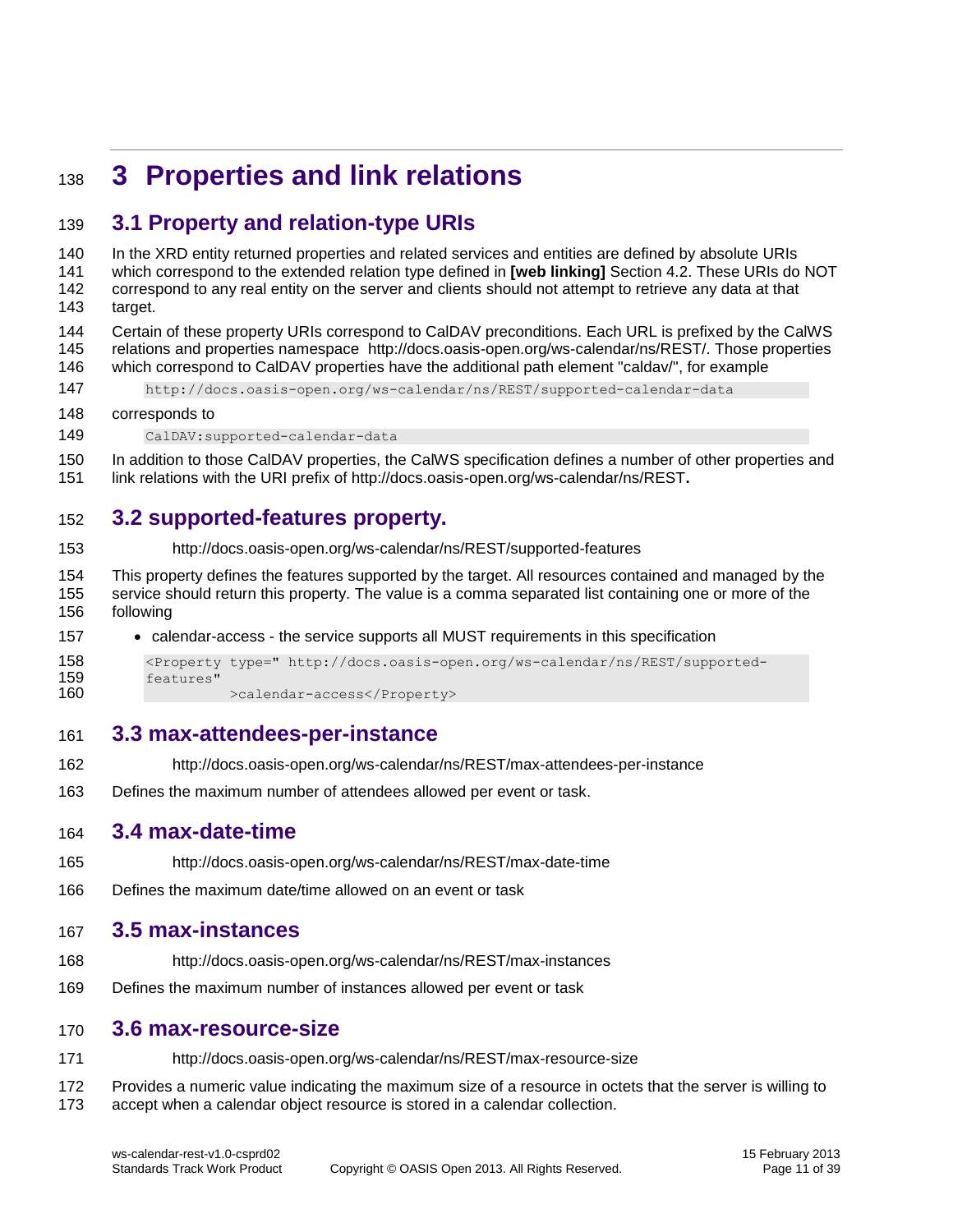#### <span id="page-11-0"></span>**3.7 min-date-time**

- http://docs.oasis-open.org/ws-calendar/ns/REST/min-date-time
- Provides a DATE-TIME value indicating the earliest date and time (in UTC) that the server is willing to
- accept for any DATE or DATE-TIME value in a calendar object resource stored in a calendar collection.

#### <span id="page-11-1"></span>**3.8 description**

- http://docs.oasis-open.org/ws-calendar/ns/REST/description
- Provides some descriptive text for the targeted collection.

#### <span id="page-11-2"></span>**3.9 timezone-service relation.**

- http://docs.oasis-open.org/ws-calendar/ns/REST/timezone-service
- The location of a timezone service used to retrieve timezone information and specifications. This may be an absolute URL referencing some other service or a relative URL if the current server also provides a timezone service.

186 <Link rel="http://docs.oasis-open.org/ws-calendar/ns/REST/timezone-service"<br>187 href="http://example.com/tz" /> href="http://example.com/tz" />

#### <span id="page-11-3"></span>**3.10 principal-home relation.**

- http://docs.oasis-open.org/ws-calendar/ns/REST/principal-home
- Provides the URL to the user home for the currently authenticated principal.

191 <Link rel=" http://docs.oasis-open.org/ws-calendar/ns/REST/principal-home"<br>192 href="http://example.com/user/fred" /> href="http://example.com/user/fred" />

#### <span id="page-11-4"></span>**3.11 current-principal-freebusy relation.**

- http://docs.oasis-open.org/ws-calendar/ns/REST/current-principal-freebusy
- Provides the URL to use as a target for freebusy requests for the current authenticated principal.
- <Link rel=" http://docs.oasis-open.org/ws-calendar/ns/REST/current-principal-freebusy" href="http://example.com/freebusy/user/fred" />
- <span id="page-11-5"></span>**3.12 principal-freebusy relation.**
- http://docs.oasis-open.org/ws-calendar/ns/REST/principal-freebusy
- Provides the URL to use as a target for freebusy requests for a different principal.

201 <Link rel=" http://docs.oasis-open.org/ws-calendar/ns/REST/principal-freebusy"<br>202 href="http://example.com/freebusy" /> href="http://example.com/freebusy" />

#### <span id="page-11-6"></span>**3.13 child-collection relation.**

http://docs.oasis-open.org/ws-calendar/ns/REST/child-collection

 Provides information about a child collections for the target. The href attribute gives the URI of the collection. The element should only have CalWS child elements giving the type of the collection, that is the calWS:collection link property and the CalWS-calendar-collection link property. This allows clients to determine the structure of a hierarchical system by targeting each of the child collections in turn.

#### The xrd:title child element of the link element provides a description for the child-collection.

```
210 <Link rel=" http://docs.oasis-open.org/ws-calendar/ns/REST/child-collection" 
211 href="http://example.com/calWS/user/fred/calendar"><br>212 < Title xml:lang="en">Calendar</Title>
              <Title xml:lang="en">Calendar</Title>
213 <Property type=" http://docs.oasis-open.org/ws-calendar/ns/REST/collection"<br>214 sai:nil="true" />
                          214 xsi:nil="true" />
```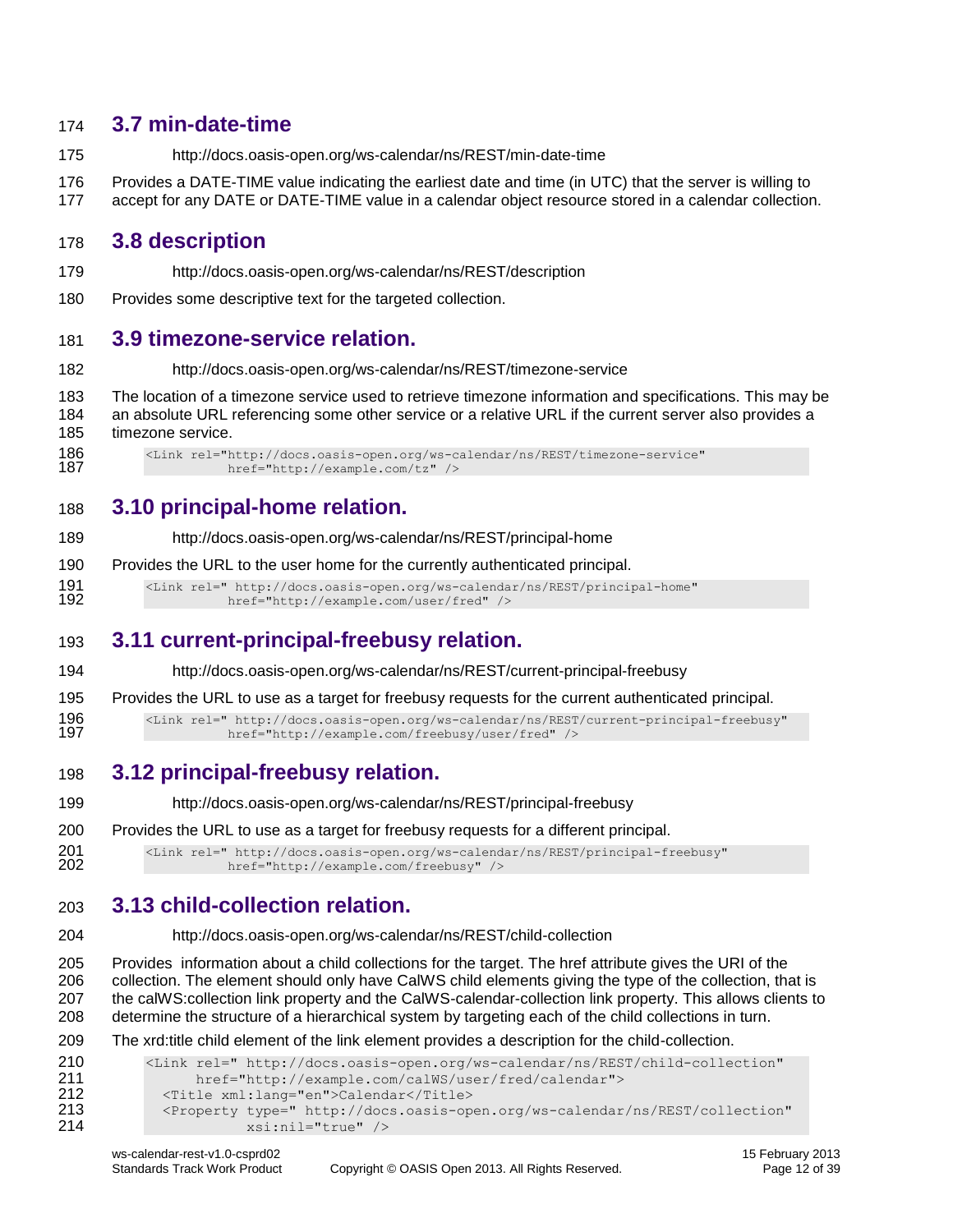```
215 <Property type=" http://docs.oasis-open.org/ws-calendar/ns/REST/calendar-
216 collection"<br>217
                      217 xsi:nil="true" />
218 \langle /Link>
```
#### <span id="page-12-0"></span>**3.14 created link property**

http://docs.oasis-open.org/ws-calendar/ns/REST/created

 Appears within a link relation describing collections or entities. The value is a date-time as defined in **[WS-Calendar]** Section 5.6

```
223 <Property type=" http://docs.oasis-open.org/ws-calendar/ns/REST/created"
224 >1985-04-12T23:20:50.52Z</Property>
```
#### <span id="page-12-1"></span>**3.15 last-modified property**

- http://docs.oasis-open.org/ws-calendar/ns/REST/last-modified
- Appears within an xrd object describing collections or entities. The value is the same format as would appear in the Last-Modified header and is defined in **[RFC2616],** Section 3.3.1

229 <Property type=" http://docs.oasis-open.org/ws-calendar/ns/REST/last-modified"<br>230 > Mon. 12 Jan 1998 09:25:56 GMT</Property> >Mon, 12 Jan 1998 09:25:56 GMT</Property>

#### <span id="page-12-2"></span>**3.16 displayname property**

- http://docs.oasis-open.org/ws-calendar/ns/REST/displayname
- Appears within an xrd object describing collections or entities. The value is a localized name for the entity or collection.
- <Property type=" http://docs.oasis-open.org/ws-calendar/ns/REST/displayname" >My Calendar</Property>

#### <span id="page-12-3"></span>**3.17 timezone property**

- http://docs.oasis-open.org/ws-calendar/ns/REST/timezone
- Appears within an xrd object describing collections. The value is a text timezone identifier.

 <Property type=" http://docs.oasis-open.org/ws-calendar/ns/REST/timezone" 241 >America/New York</Property>

#### <span id="page-12-4"></span>**3.18 owner property**

- http://docs.oasis-open.org/ws-calendar/ns/REST/owner
- Appears within an xrd object describing collections or entities. The value is a server specific uri.

245 <Property type=" http://docs.oasis-open.org/ws-calendar/ns/REST/owner"<br>246 >/principals/users/mike</Property> >/principals/users/mike</Property>

#### <span id="page-12-5"></span>**3.19 collection link property**

- http://docs.oasis-open.org/ws-calendar/ns/REST/collection
- Appears within a link relation describing collections or entities. The property takes no value and indicates that this child element is a collection.

251 <Property type=" http://docs.oasis-open.org/ws-calendar/ns/REST/collection"<br>252 xsi:nil="true" /> xsi:nil="true" />

#### <span id="page-12-6"></span>**3.20 calendar-collection link property**

http://docs.oasis-open.org/ws-calendar/ns/REST/calendar-collection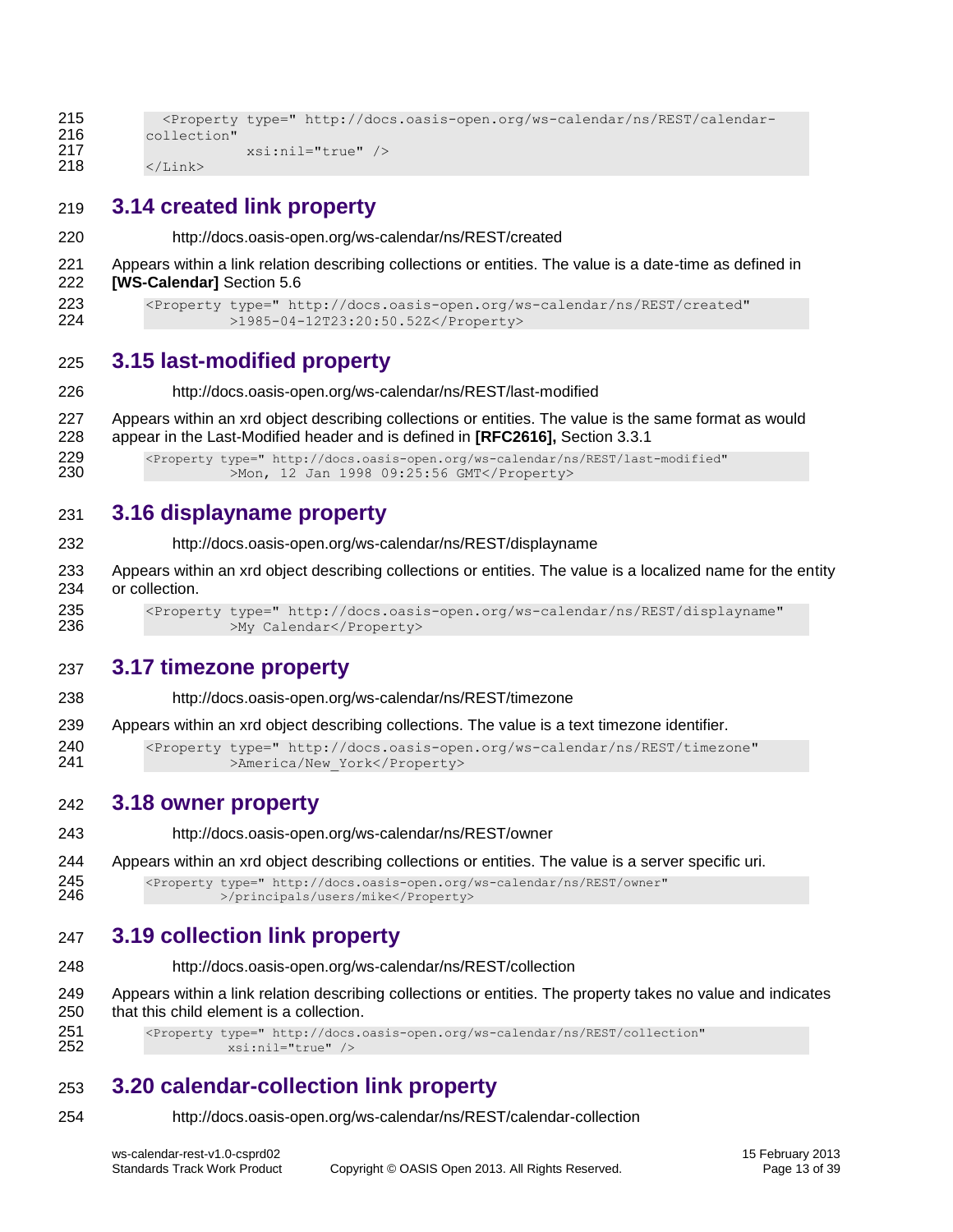255 Appears within a link relation describing collections or entities. The property takes no value and indicates 256 that this child element is a calendar collection.

```
257 <Property type=" http://docs.oasis-open.org/ws-calendar/ns/REST/calendar-
258 collection"<br>259
                     259 xsi:nil="true" />
```
#### <span id="page-13-0"></span>260 **3.21 calWS:privilege-set XML element**

261 http://docs.oasis-open.org/ws-calendar/ns/REST/privilege-set

262 Appears within a link relation describing collections or entities and specifies the set of privileges allowed 263 to the current authenticated principal for that collection or entity.

264 <!ELEMENT calWS:privilege-set (calWS:privilege\*)><br>265 </RIEMENT calWS:privilege ANY> 265 <!ELEMENT calWS:privilege ANY>

266 Each privilege element defines a privilege or access right. The following set is currently defined

- 267 calWS: Read current principal has read access
- 268 calWS: Write current principal has write access

```
269 <calWS:privilege-set>
```

```
270 <calWS:privilege><calWS:read></calWS:privilege>
271 <calWS:privilege><calWS:write></calWS:privilege><br>272 </calWS:privilege-set>
           </calWS:privilege-set>
```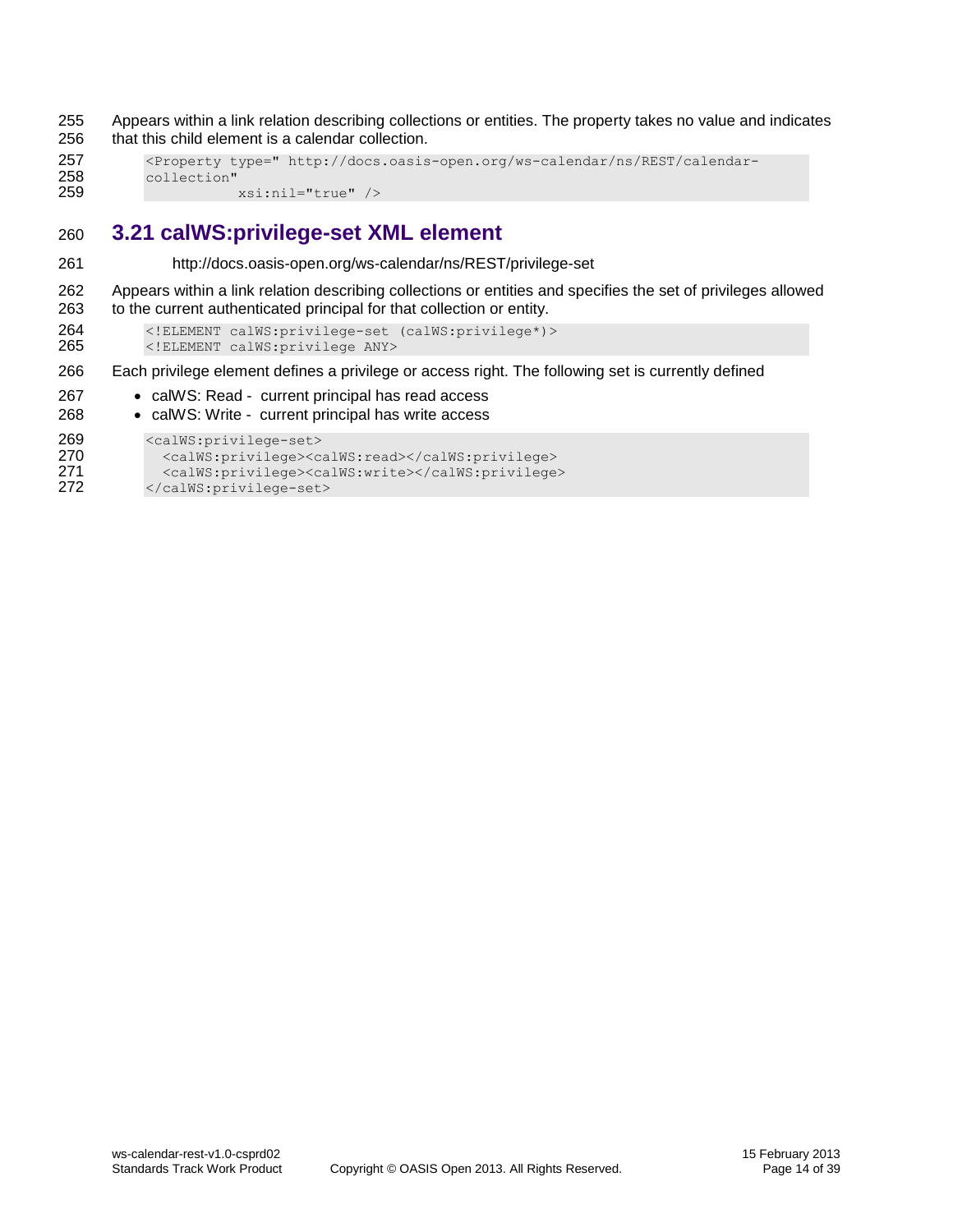# <span id="page-14-0"></span>**4 Retrieving Collection and Service Properties**

 Properties, related services and locations are obtained from the service or from service resources in the form of an XRD document as defined by [XRD-1.0].

 Given the URL of a CalWS service a client retrieves the service XRD document through a GET on the service URL with an ACCEPT header specifying application/xrd+xml.

 Retrieving resource properties is identical to obtaining service properties, that is, execute a GET on the target URL with an ACCEPT header specifying application/xrd+xml.

 The service properties define the global limits and defaults. Any properties defined on collections within the service hierarchy override those service defaults. The service may choose to prevent such overriding

of defaults and limits when appropriate.

#### <span id="page-14-1"></span>**4.1 Request parameters**

None

#### <span id="page-14-2"></span>**4.2 Responses:**

- 200: OK
- 287 403: Forbidden
- 288 404: Not found

#### <span id="page-14-3"></span>**4.3 Example - retrieving server properties:**

```
290 >>Request
291<br>292
292 GET / HTTP/1.1<br>293 Host: example.
          293 Host: example.com
294 ACCEPT:application/xrd+xml
295<br>296
          >>Response
297 <XRD xmlns="http://docs.oasis-open.org/ns/xri/xrd-1.0"
                    298 xmlns:xsi="http://www.w3.org/2001/XMLSchema-instance">
299 <Expires>1970-01-01T00:00:00Z</Expires>
300 <Subject>http://example.com/calWS</Subject><br>301 <Property type=" http://docs.oasis-open.org
             301 <Property type=" http://docs.oasis-open.org/ws-calendar/ns/REST/created"
302 >1970-01-01</Property>
303
304 <Link rel=" http://docs.oasis-open.org/ws-calendar/ns/REST/timezone-
305 service"
                    href="http://example.com/tz" />
307
             308 <calWS:privilege-set>
309 <calWS:privilege><calWS:read></calWS:privilege>
310 </calWS:privilege-set>
311
312 <Link rel=" http://docs.oasis-open.org/ws-calendar/ns/REST/principal-home"<br>313 type="collection"
                    type="collection"
314 href="http://example.com/calWS/user/fred">
315 <Title xml:lang="en">Fred's calendar home</Title><br>316 </Link>
             \langleLink>
317
318 <Link rel=" http://docs.oasis-open.org/ws-calendar/ns/REST/child-
319 collection" 
320 type="calendar, scheduling"<br>321 href="http://example.com/c
                    href="http://example.com/calWS/user/fred/calendar">
322 <Title xml:lang="en">Calendar</Title>
```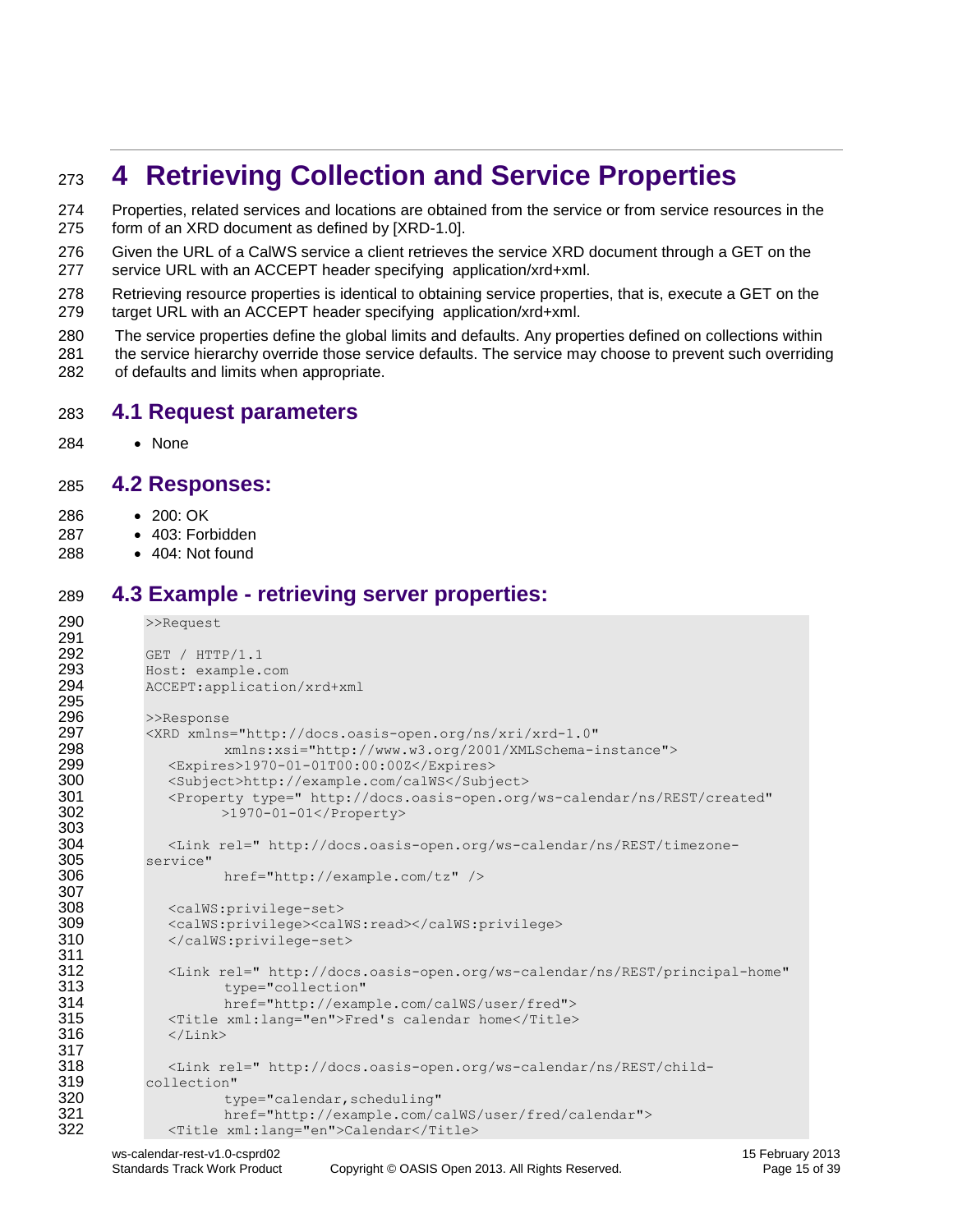| 323 | $\langle$ /Link $\rangle$                                                                                                                                                            |
|-----|--------------------------------------------------------------------------------------------------------------------------------------------------------------------------------------|
| 324 |                                                                                                                                                                                      |
| 325 | <property <="" th="" type=" http://docs.oasis-open.org/ws-calendar/ns/REST/max-&lt;/th&gt;&lt;/tr&gt;&lt;tr&gt;&lt;th&gt;326&lt;/th&gt;&lt;th&gt;instances"></property>              |
| 327 | $>1000$                                                                                                                                                                              |
| 328 |                                                                                                                                                                                      |
| 329 | <property <="" th="" type=" http://docs.oasis-open.org/ws-calendar/ns/REST/max-&lt;/th&gt;&lt;/tr&gt;&lt;tr&gt;&lt;th&gt;330&lt;/th&gt;&lt;th&gt;attendees-per-instance"></property> |
| 331 | $>100$                                                                                                                                                                               |
| 332 |                                                                                                                                                                                      |
| 333 | $\langle$ /XRD $\rangle$                                                                                                                                                             |
| 334 |                                                                                                                                                                                      |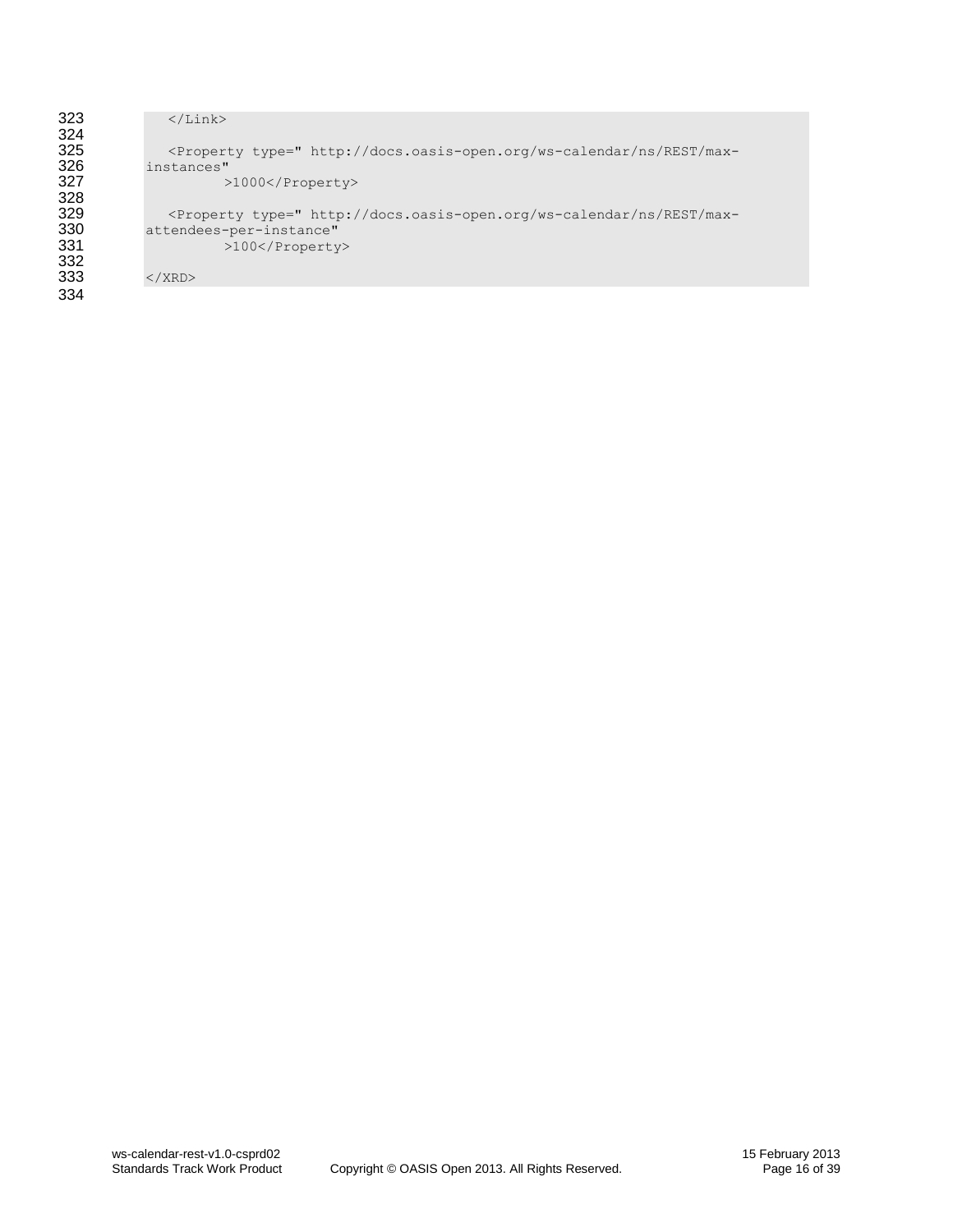# <span id="page-16-0"></span>**5 Creating Calendar Object Resources**

 Creating calendar object resources is carried out by a POST on the parent collection. The body of the request will contain the resource being created. The request parameter "action=create" indicates this POST is a create. The location header of the response gives the URL of the newly created object.

#### <span id="page-16-1"></span>**5.1 Request parameters**

action=create

#### <span id="page-16-2"></span>**5.2 Responses:**

- 201: created
- 343 403: Forbidden no access

#### <span id="page-16-3"></span>**5.3 Preconditions for Calendar Object Creation**

- **calWS:target-exists**: The target of a PUT must exist. Use POST to create entities and PUT to update them.
- **calWS:not-calendar-data:** The resource submitted in the PUT request, or targeted by a COPY or MOVE request, MUST be a supported media type (i.e., iCalendar) for calendar object resources;
- **calWS:invalid-calendar-data:** The resource submitted in the PUT request, or targeted by a COPY or MOVE request, MUST be valid data for the media type being specified (i.e., MUST contain valid iCalendar data);
- **calWS:invalid-calendar-object-resource:** The resource submitted in the PUT request, or targeted by a COPY or MOVE request, MUST obey all restrictions specified in Calendar Object Resources (e.g., calendar object resources MUST NOT contain more than one type of calendar component, calendar object resources MUST NOT specify the iCalendar METHOD property, etc.);
- **calWS:unsupported-calendar-component:** The resource submitted in the PUT request, or 357 targeted by a COPY or MOVE request, MUST contain a type of calendar component that is supported in the targeted calendar collection;
- **calWS:uid-conflict:** The resource submitted in the PUT request, or targeted by a COPY or MOVE request, MUST NOT specify an iCalendar UID property value already in use in the targeted calendar collection or overwrite an existing calendar object resource with one that has a different UID property value. Servers SHOULD report the URL of the resource that is already making use of the same UID property value in the calWS:href element <!ELEMENT uid-conflict (calWS:href)>
- **calWS:invalid-calendar-collection-location:** In a COPY or MOVE request, when the Request-URI is a calendar collection, the Destination-URI MUST identify a location where a calendar collection can be created;
- **calWS:exceeds-max-resource-size:** The resource submitted in the PUT request, or targeted by a COPY or MOVE request, MUST have an octet size less than or equal to the value of the CalDAV:max-resource-size property value on the calendar collection where the resource will be stored;
- **calWS:before-min-date-time:** The resource submitted in the PUT request, or targeted by a COPY or MOVE request, MUST have all of its iCalendar DATE or DATE-TIME property values (for each recurring instance) greater than or equal to the value of the CalDAV:min- date-time property value on the calendar collection where the resource will be stored;
- **calWS:after-max-date-time:** The resource submitted in the PUT request, or targeted by a COPY or MOVE request, MUST have all of its iCalendar DATE or DATE-TIME property values (for each recurring instance) less than the value of the CalDAV:max-date-time property value on the calendar collection where the resource will be stored;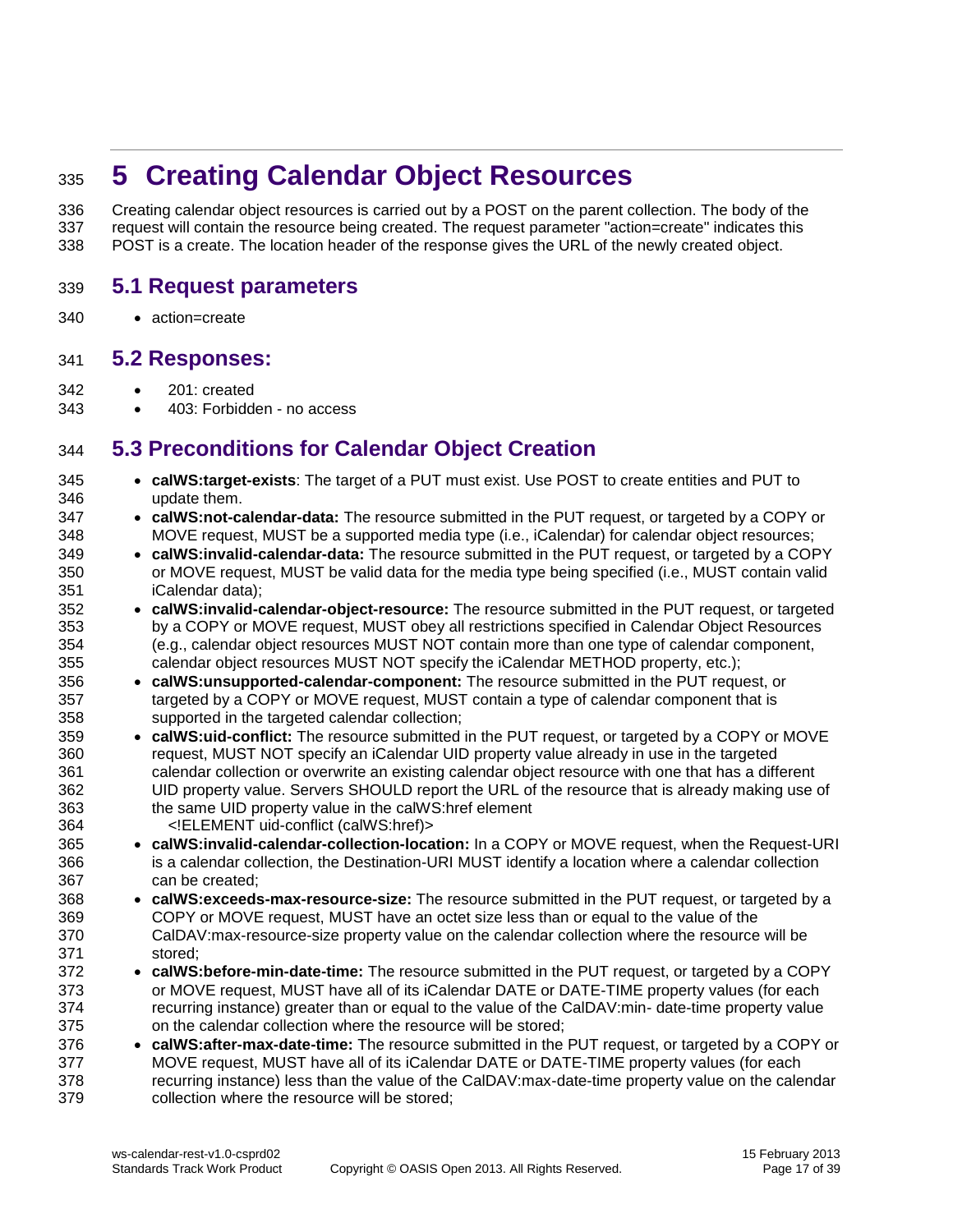**calWS:too-many-instances:** The resource submitted in the PUT request, or targeted by a COPY or MOVE request, MUST generate a number of recurring instances less than or equal to the value of the CalDAV: max-instances property value on the calendar collection where the resource will be 383 stored;

 **calWS:too-many-attendees-per-instance:** The resource submitted in the PUT request, or targeted by a COPY or MOVE request, MUST have a number of ATTENDEE properties on any one instance less than or equal to the value of the CalDAV:max-attendees-per-instance property value on the calendar collection where the resource will be stored;

#### <span id="page-17-0"></span>388 **5.4 Example - successful POST:**

```
389 >>Request
390<br>391
                 POST /user/fred/calendar/?action=create HTTP/1.1
392 Host: example.com<br>393 Content-Type: app.
393 Content-Type: application/xml+calendar; charset="utf-8"<br>394 Content-Length: ?
                 Content-Length: ?
395<br>396
396 <?xml version="1.0" encoding="utf-8" ?><br>397 <icalendar xmlns="urn:ietf:params:xml:n;
397 <icalendar xmlns="urn:ietf:params:xml:ns:icalendar-2.0"><br>398 < vcalendar>
                   398 <vcalendar>
399<br>400
400 </vcalendar><br>401 </icalendar>
                 401 </icalendar>
402<br>403
                 >>Response
404
405 HTTP/1.1 201 Created<br>406 Location: http://exam
                 406 Location: http://example.com/user/fred/calendar/event1.ics
```
#### <span id="page-17-1"></span>407 **5.5 Example - unsuccessful POST:**

| 408 | >>Request                                               |
|-----|---------------------------------------------------------|
| 409 |                                                         |
| 410 | POST /user/fred/readcalendar/?action=create HTTP/1.1    |
| 411 | Host: example.com                                       |
| 412 | Content-Type: text/text; charset="utf-8"                |
| 413 | Content-Length: ?                                       |
| 414 |                                                         |
| 415 | This is not an xml calendar object                      |
| 416 |                                                         |
| 417 | >>Response                                              |
| 418 |                                                         |
| 419 | HTTP/1.1 403 Forbidden                                  |
| 420 | xml version="1.0" encoding="utf-8"</th                  |
| 421 | $xmlns: D = "DAV: "$                                    |
| 422 | xmlns:C="urn:ietf:params:xml:ns:caldav" ?>              |
| 423 | $\langle$ D:error $\rangle$                             |
| 424 | <c:supported-calendar-data></c:supported-calendar-data> |
| 425 | <d:description>Not an icalendar object</d:description>  |
| 426 | $\langle$ D:error>                                      |
|     |                                                         |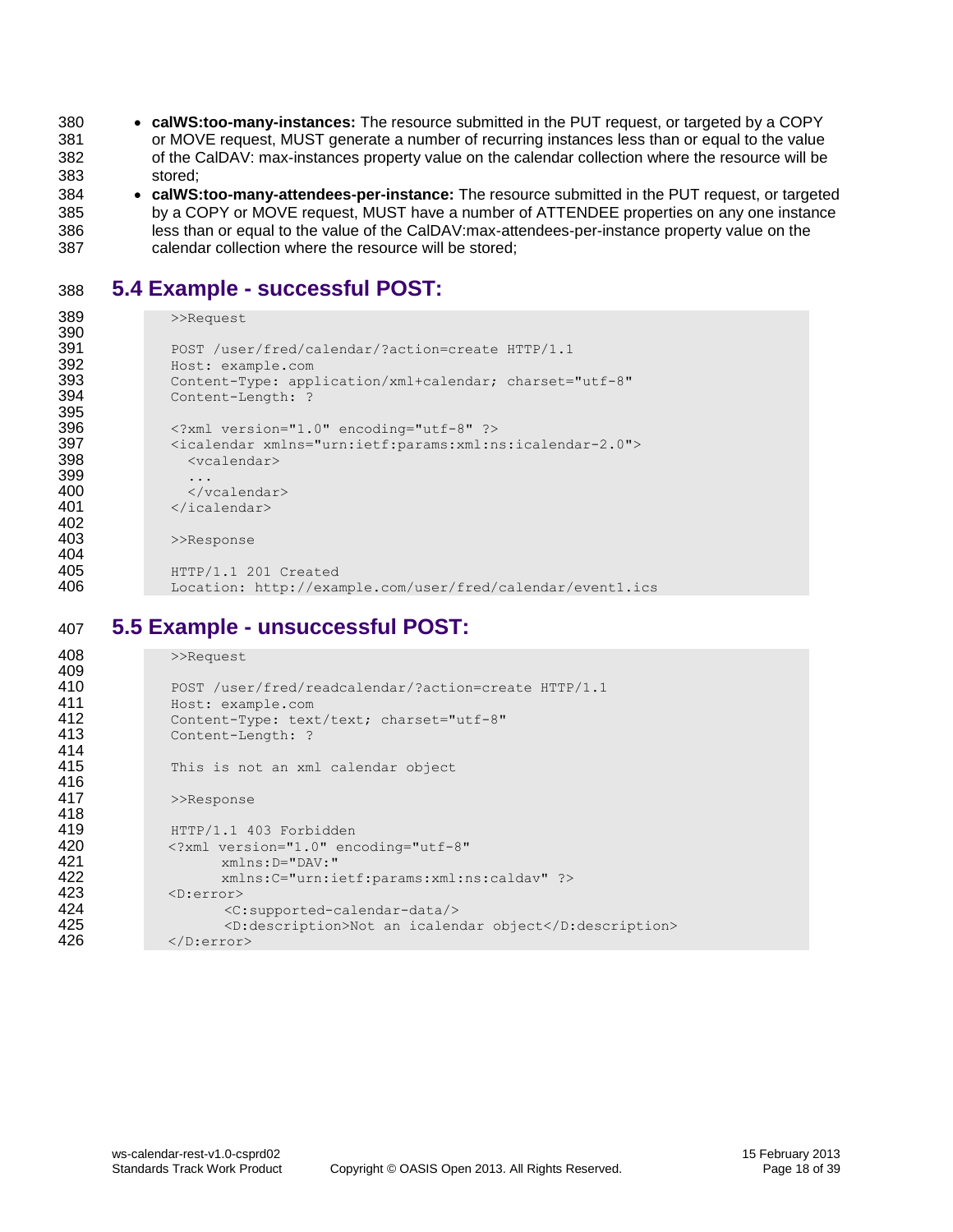### <span id="page-18-0"></span><sup>427</sup> **6 Retrieving resources**

428 A simple GET on the href will return a named resource. If that resource is a recurring event or task with 429 overrides, the entire set will be returned. The desired format is specified in the ACCEPT header. The 430 default form is application/xml+calendar

#### <span id="page-18-1"></span>431 **6.1 Request parameters**

432 none

#### <span id="page-18-2"></span>433 **6.2 Responses:**

- 434 200: OK
- 435 403: Forbidden no access
- 436 406 The requested format specified in the accept header is not supported.

#### <span id="page-18-3"></span>437 **6.3 Example - successful fetch:**

```
438 >>Request
439
440 GET /user/fred/calendar/event1.ics HTTP/1.1<br>441 Host: example com
              441 Host: example.com
442<br>443
              >>Response
444
445 HTTP/1.1 200 OK<br>446 Content-Type: a
446 Content-Type: application/xml+calendar; charset="utf-8"<br>447 Content-Length: ?
              Content-Length: ?
448<br>449
449 <?xml version="1.0" encoding="utf-8" ?><br>450 <icalendar xmlns="urn:ietf:params:xml:n
450 <icalendar xmlns="urn:ietf:params:xml:ns:icalendar-2.0"> <a><br>451 <<a>
                451 <vcalendar>
452
453 </vcalendar><br>454 </icalendar>
              454 </icalendar>
```
#### <span id="page-18-4"></span>455 **6.4 Example - unsuccessful fetch:**

```
456 >>Request
457<br>458
458 PUT /user/fred/calendar/noevent1.ics HTTP/1.1<br>459 Host: example.com
            459 Host: example.com
460<br>461
            >>Response
462
463 HTTP/1.1 404 Not found
```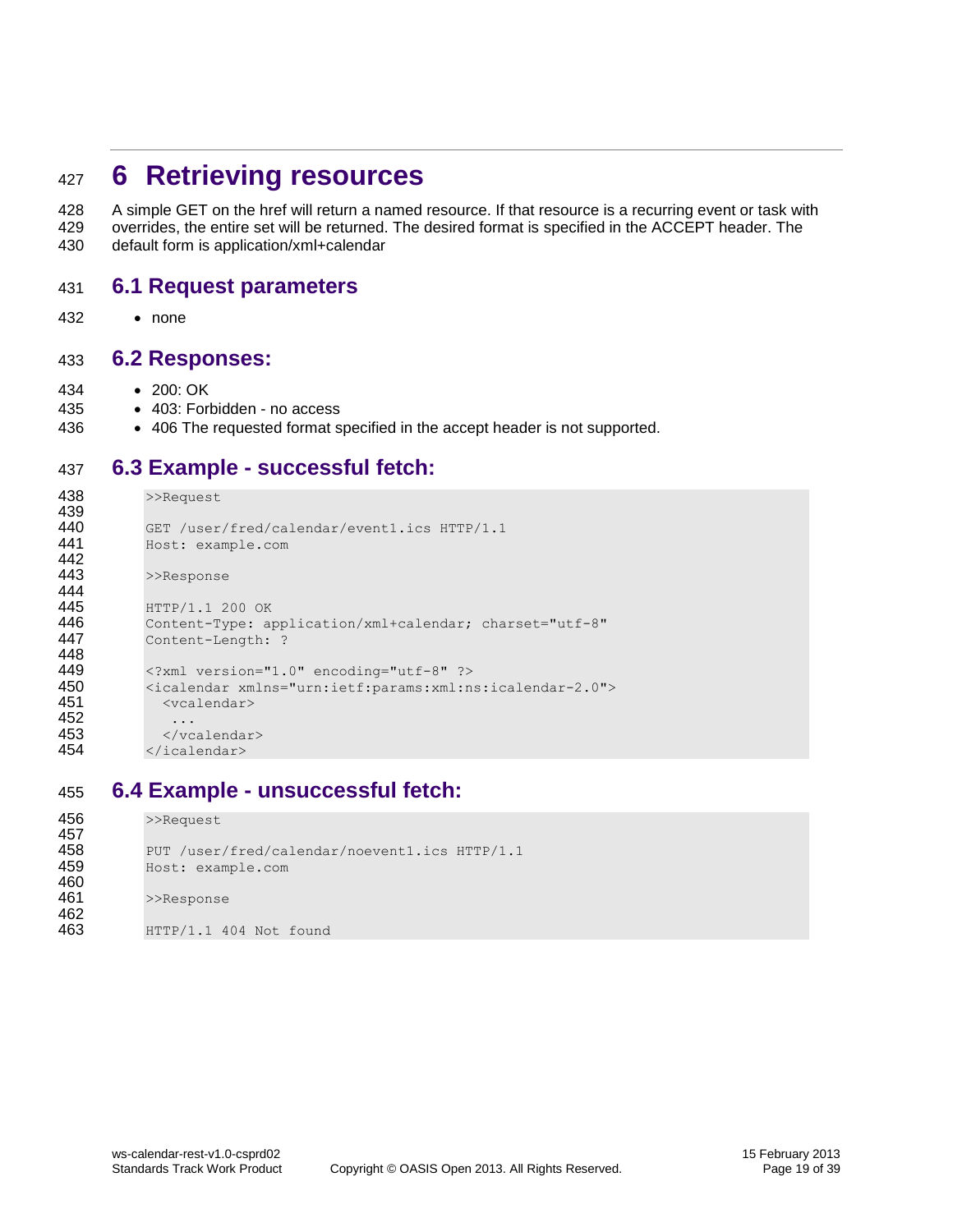# <span id="page-19-0"></span>**7 Updating resources**

 Resources are updated with the PUT method targeted at the resource href. The body of the request contains a complete new resource which effectively replaces the targeted resource. To allow for optimistic locking of the resource use the if-match header.

- When updating a recurring event all overrides and master must be supplied as part of the content.
- Preconditions as specified in Section [5.3](#page-16-3) are applicable.

#### <span id="page-19-1"></span>**7.1 Responses:**

- 200: OK
- 472 304: Not modified entity was modified by some other request
- **403: Forbidden no access, does not exist etc. See error response**
- 

```
475 Example 7-1: Successful Update
```

```
476 >>Request
477<br>478
           PUT /user/fred/calendar/event1.ics HTTP/1.1
479 Host: example.com<br>480 Content-Type: app.
            480 Content-Type: application/xml+calendar; charset="utf-8"
481 Content-Length: ?
482<br>483
483 <?xml version="1.0" encoding="utf-8" ?><br>484 <icalendar xmlns="urn:ietf:params:xml:n
484 <icalendar xmlns="urn:ietf:params:xml:ns:icalendar-2.0">
              485 <vcalendar>
486 ...
487 </vcalendar>
488 </icalendar>
489<br>490
           >>Response
491<br>492
```

```
492 HTTP/1.1 200 OK
```

```
493 Example 7-2: Unsuccessful Update
```

```
494 >>Request
```

```
495
496 PUT /user/fred/readcalendar/event1.ics HTTP/1.1
497 Host: example.com
498 Content-Type: application/xml+calendar; charset="utf-8"
499 Content-Length: ?
500<br>501
          501 <?xml version="1.0" encoding="utf-8" ?>
502 <icalendar xmlns="urn:ietf:params:xml:ns:icalendar-2.0">
           503 <vcalendar>
504 ...
505 </vcalendar>
506 </icalendar>
507
         >>Response
509<br>510
         510 HTTP/1.1 403 Forbidden
511 Content-Type: application/xml; charset="utf-8"
512 Content-Length: xxxx
513
514 <?xml version="1.0" encoding="utf-8"<br>515 xmlns:D="DAV:"
               515 xmlns:D="DAV:"
516 xmlns:CW=" http://docs.oasis-open.org/ws-calendar/ns/REST/" ?>
```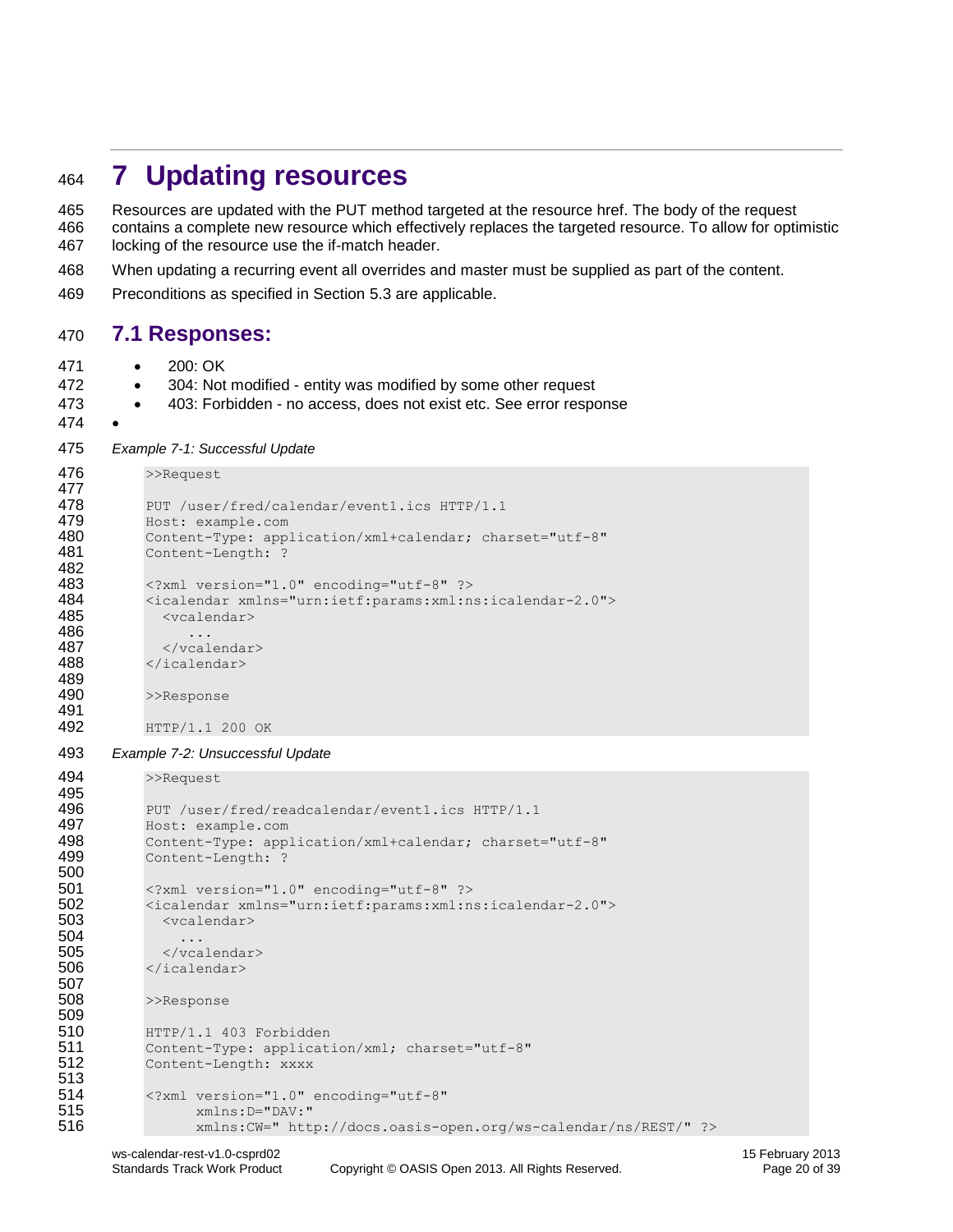| 517 | $<$ CW:error $>$                                             |
|-----|--------------------------------------------------------------|
| 518 | <cw:target-exists></cw:target-exists>                        |
| 519 | <cw:description>Target of update must exist</cw:description> |
| 520 | $\langle$ /CW:error>                                         |
|     |                                                              |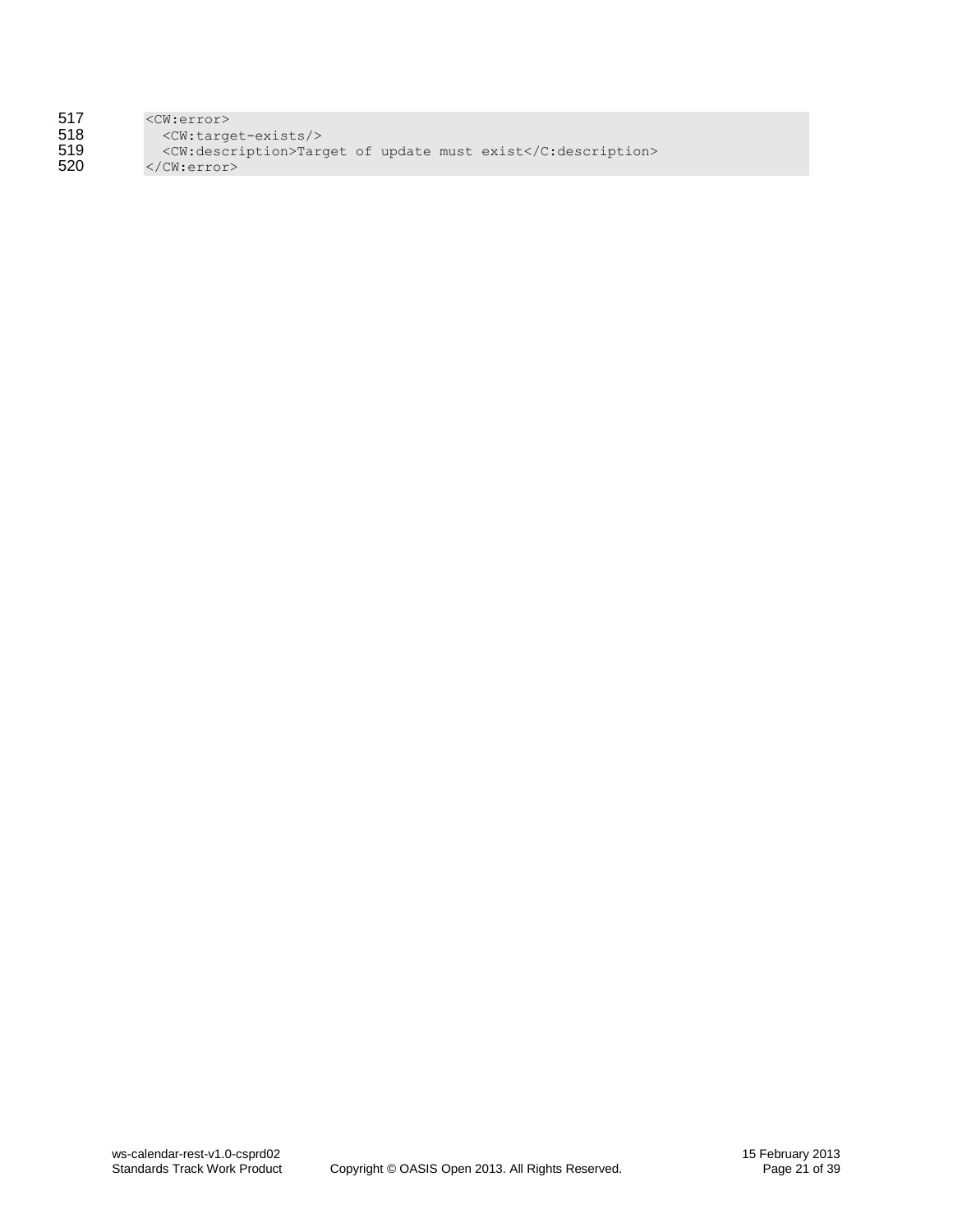# <span id="page-21-0"></span>**8 Deletion of resources**

 Delete is defined in **[RFC 2616]** Section 9.7. In addition to conditions defined in that specification, servers must remove any references from the deleted resource to other resources. Resources are deleted with the DELETE method targeted at the resource URL. After a successful completion of a deletion a GET on that URL must result in a 404 - Not Found status.

#### <span id="page-21-1"></span>**8.1 Delete for Collections**

 Delete for collections may or may not be supported by the server. Certain collections are considered undeletable. On a successful deletion of a collection all contained resources to any depth must also be deleted.

#### <span id="page-21-2"></span>**8.2 Responses:**

- 531 200: OK
- 532 403: Forbidden no access
- 404: Not Found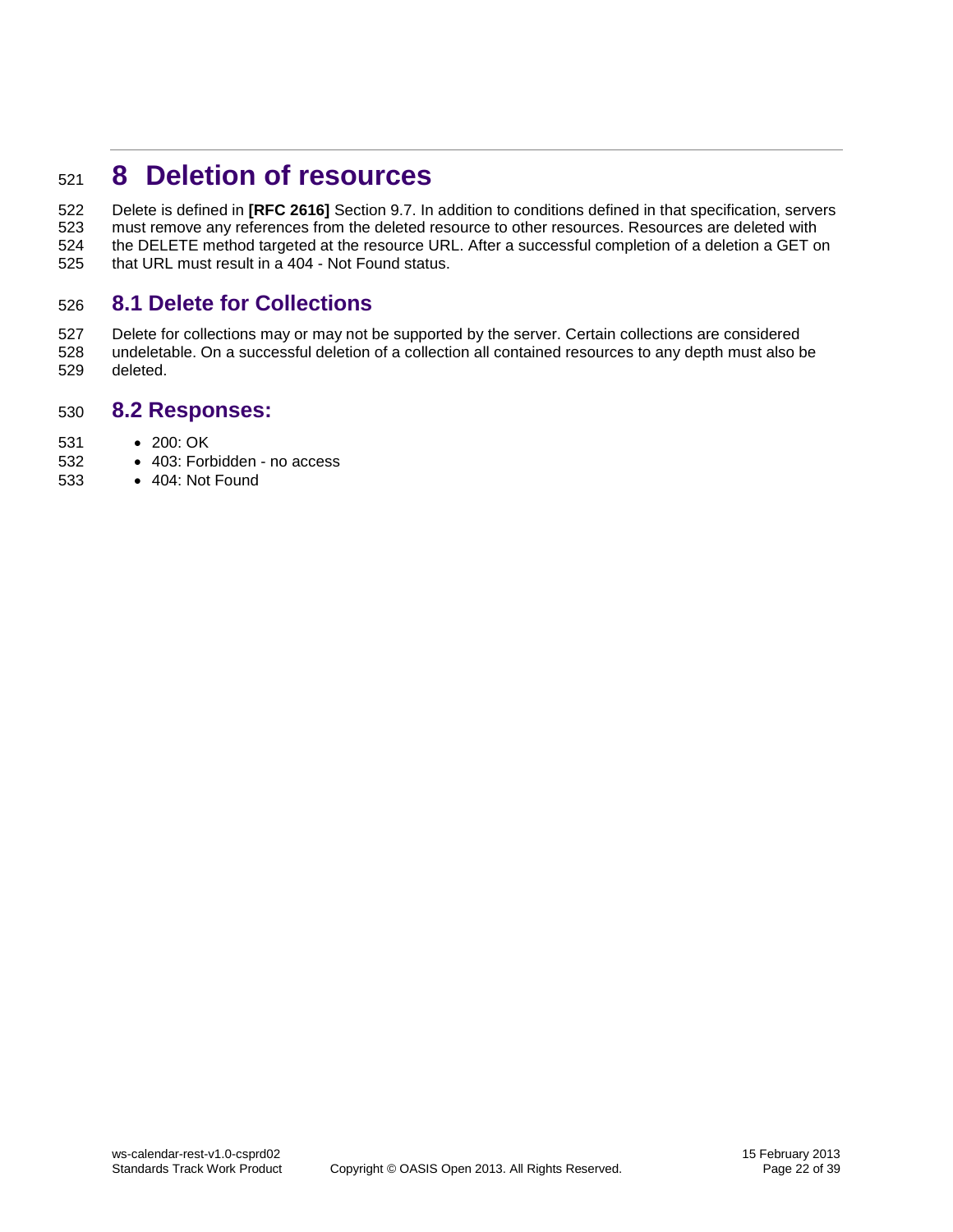# <span id="page-22-0"></span>**9 Querying calendar resources**

 Querying provides a mechanism by which information can be obtained from the service through possibly complex queries. A list of icalendar properties can be specified to limit the amount of information returned to the client. A query takes the parts

- Limitations on the data returned
- 539 Selection of the data
- Optional timezone id for floating time calculations.
- The current specification uses CalDAV multiget and calendar-query XML bodies as specified in **[RFC 4791]** with certain limitations and differences.
- 543 1. The POST method is used for all requests, the action being identified by the outer element.
- 2. While CalDAV servers generally only support [RFC 5545] and assume that as the default, the delivery format for CalWS will, by default, be [draft-xcal].
- 3. The CalDAV query allows the specification of a number of DAV properties. Specification of these properties, with the exception of DAV:getetag, is considered an error in CalWS.
- 4. The CalDAV:propnames element is invalid
- With those differences, the CalDAV specification is the normative reference for this operation.

#### <span id="page-22-1"></span>**9.1 Limiting data returned**

- This is achieved by specifying one of the following
- CalDAV:allprop return all properties (some properties are specified as not being part of the allprop set so are not returned)
- CalDAV:prop An element which contains a list of properties to be returned . May only contain DAV:getetag and CalDAV:calendar-data
- Of particular interest, and complexity, is the calendar-data property which can contain a time range to limit the range of recurrences returned and/or a list of calendar properties to return.

#### <span id="page-22-2"></span>**9.2 Pre/postconditions for calendar queries**

 The preconditions as defined in in **[RFC 4791]** Section 7.8 apply here. CalDav errors may be reported by the service when preconditions or postconditions are violated.

#### <span id="page-22-3"></span>**9.3 Example: time range limited retrieval**

 This example shows the time-range limited retrieval from a calendar which results in 2 events, one a recurring event and one a simple non-recurring event.

```
564 >> Request <<
565
566 POST /user/fred/calendar/ HTTP/1.1
567 Host: calWS.example.com
568 Depth: 1
569 Content-Type: application/xml; charset="utf-8"<br>570 Content-Length: xxxx
         Content-Length: xxxx
571
         572 <?xml version="1.0" encoding="utf-8" ?>
573 < C:calendar-query xmlns: D="DAV:"
574 xmlns:C="urn:ietf:params:xml:ns:caldav">
575 <D:prop>
576 <D:getetag/><br>577 <c:calendar-
             577 <C:calendar-data content-type="application/xml+calendar" >
578 <c:comp name="VCALENDAR">
```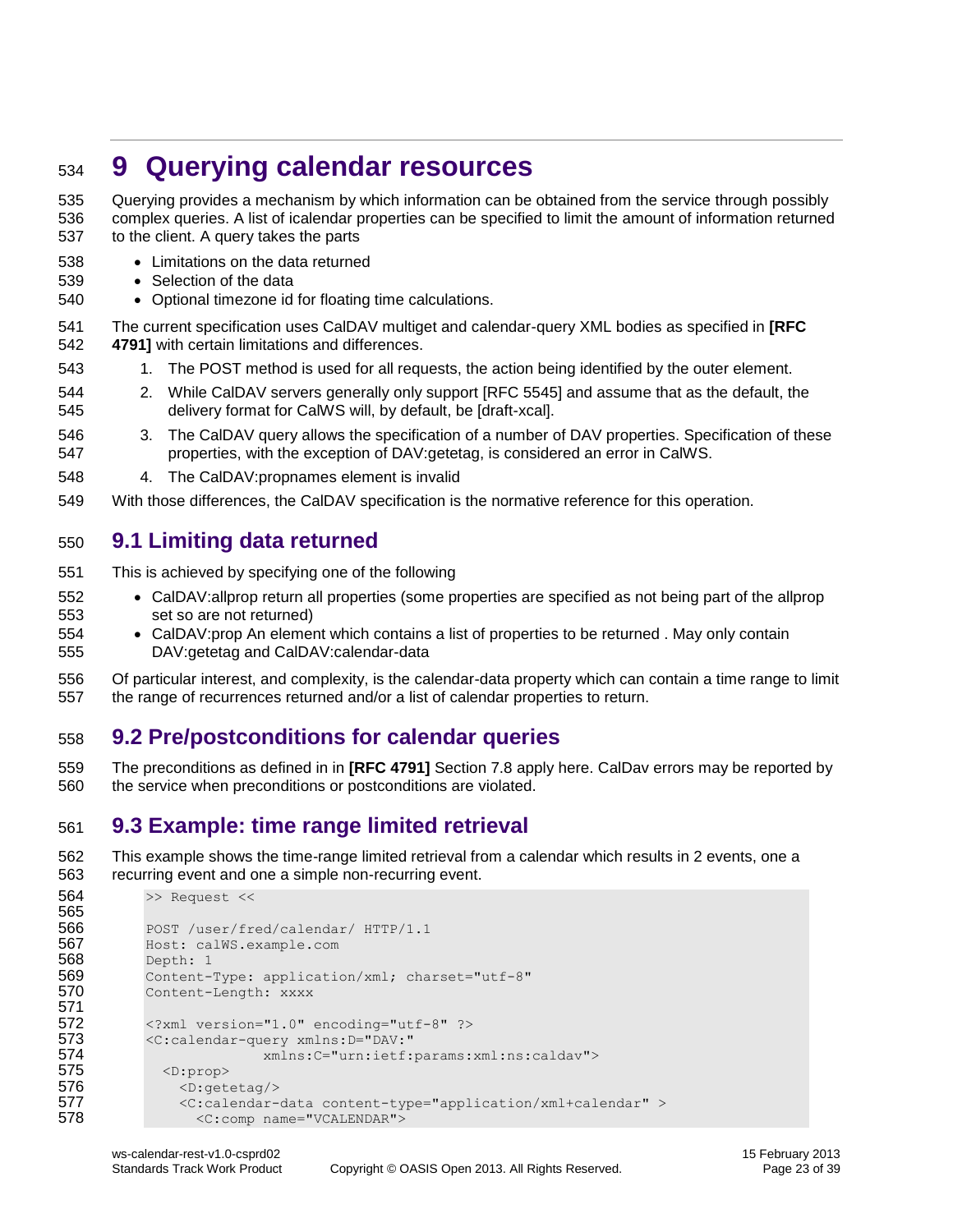```
579 <C:prop name="VERSION"/>
580 <C:comp name="VEVENT"><br>581 < C:prop name="SUMMAR
                     581 <C:prop name="SUMMARY"/>
582 <c:prop name="UID"/>
583 <C:prop name="DTSTART"/>
584 <C:prop name="DTEND"/><br>585 <c:prop name="DURATION
585 <c:prop name="DURATION"/><br>586 <c:prop name="RRULE"/>
                     586 <C:prop name="RRULE"/>
587 <c:prop name="RDATE"/>
588 <c:prop name="EXRULE"/><br>589 <c:prop name="EXDATE"/>
589 <C:prop name="EXDATE"/>
590 <c:prop name="RECURRENCE-ID"/><br>591 </c:comp>
591 </C:comp><br>592 </C:comp>
592 </C:comp><br>593 </C:calenda
               593 </C:calendar-data>
594 \langle/D:prop\rangle595 <c:filter><br>596 <c:comp-
596 < C:comp-filter name="VCALENDAR"><br>597 < C:comp-filter name="VEVENT">
597 <C:comp-filter name="VEVENT">
598 <C:time-range start="20060104T000000Z"
599 end="20060105T0000002"/><br>600 </C:comp-filter>
                 600 </C:comp-filter>
601 </C:comp-filter>
602 </C:filter><br>603 </C:calendar-
           </C:calendar-query>
604<br>605
           >> Response <<
606<br>607
          607 HTTP/1.1 207 Multi-Status
608 Date: Sat, 11 Nov 2006 09:32:12 GMT
609 Content-Type: application/xml; charset="utf-8"
610 Content-Length: xxxx
611<br>612
612 \langle ? \text{xml version} = "1.0" encoding = "utf-8" ?\rangle<br>613 \langle D:\text{multi status xmlns: D} = "DAV:"613 <D:multistatus xmlns:D="DAV:"
614 xmlns:C="urn:ietf:params:xml:ns:caldav">
615 <D:response>
616 <D:href>http://cal.example.com/bernard/work/abcd2.ics</D:href>
617 \langle D: \text{property} \rangle<br>618 \langle D: \text{prop} \rangle618 <D:prop><br>619 <\sim 0.get
619 <D:getetag>"fffff-abcd2"</D:getetag>
                   620 <C:calendar-data content-type="application/xml+calendar" >
621 <xc:icalendar 
622 xmlns:xc="urn:ietf:params:xml:ns:icalendar-2.0">
623 <xc:vcalendar><br>624 <xc:properti
624 <xc:properties>
625 <xc:calscale><text>GREGORIAN</text></xc:calscale><br>626 <xc:prodid>
626 <xc:prodid><br>627 <xc:text>-
627 <xc:text>-//Example Inc.//Example Calendar//EN</xc:text>
                 </xc:prodid>
629 <xc:version><xc:text>2.0</xc:text></xc:version><br>630 </xc:properties>
                630 </xc:properties>
631 <xc:components>
632 <xc:vevent><br>633 <xc:proper
633 <xc:properties><br>634 <xc:dtstart>
634 <xc:dtstart><br>635 <xc:parame
                     635 <xc:parameters>
636 <ac:tzid>US/Eastern<xc:tzid>
637 <xc:parameters><br>638 <xc:date-time>2
                     <xc:date-time>20060102T120000</xc:date-time>
639 \langle x \cdot \text{dustart}\rangle<br>640 \langle x \cdot \text{dustient}\rangle640 \langlexc:duration>\timesxc:duration>\frac{PTIH}{\times}xc:duration>\frac{641}{\times}641 <xc:summary>
642 <xc:text>Event #2</xc:text>
```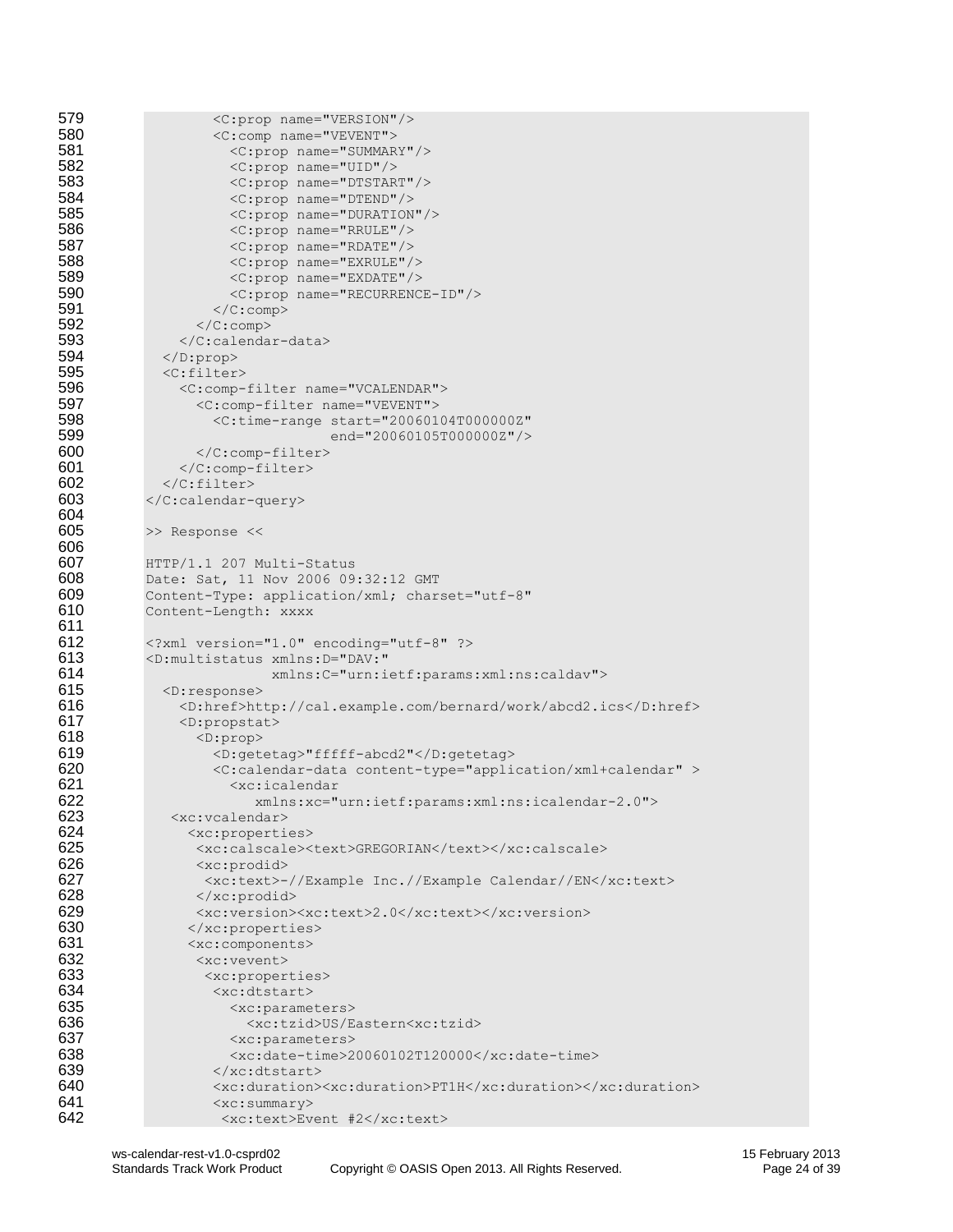| 643        | $\langle xc:summary\rangle$                                                          |
|------------|--------------------------------------------------------------------------------------|
| 644        | $\langle xc:uid\rangle$                                                              |
| 645        | <xc:text>00959BC664CA650E933C892C@example.com</xc:text>                              |
| 646        | $\langle x \rangle$ /xc:uid>                                                         |
| 647        | $<$ xc: rrule>                                                                       |
| 648        | $<$ xc:recur>                                                                        |
| 649        | <xc:freq>DAILY</xc:freq>                                                             |
| 650        | $\langle xc:count\rangle$ 5 $\langle xc:count\rangle$                                |
| 651        | $\langle xc:recur\rangle$                                                            |
| 652        | $\langle xc:rrule \rangle$                                                           |
| 653        |                                                                                      |
| 654        | $\langle xc: \text{vector}\rangle$                                                   |
| 655        |                                                                                      |
| 656        | $<$ xc: vevent>                                                                      |
| 657        | <xc:properties></xc:properties>                                                      |
| 658        | <xc:dtstart></xc:dtstart>                                                            |
| 659        | <xc:parameters></xc:parameters>                                                      |
| 660        | <xc:tzid>US/Eastern<xc:tzid></xc:tzid></xc:tzid>                                     |
| 661        | <xc:parameters></xc:parameters>                                                      |
| 662        | <xc:date-time>20060104T140000</xc:date-time>                                         |
| 663        | $\langle x \rangle$ /xc:dtstart>                                                     |
| 664        | <xc:duration><xc:duration>PT1H</xc:duration></xc:duration>                           |
| 665        | $\langle xc:summary\rangle$                                                          |
| 666        | <xc:text>Event #2 bis</xc:text>                                                      |
| 667        | $\langle xc:summary\rangle$                                                          |
| 668        | $\langle xc:uid\rangle$                                                              |
| 669        | <xc:text>00959BC664CA650E933C892C@example.com</xc:text>                              |
| 670        | $\langle x \rangle$ /xc:uid                                                          |
| 671<br>672 | <xc:recurrence-id></xc:recurrence-id>                                                |
| 673        | <xc:parameters><br/><xc:tzid>US/Eastern<xc:tzid></xc:tzid></xc:tzid></xc:parameters> |
| 674        |                                                                                      |
| 675        | <xc:parameters><br/><xc:date-time>20060104T120000</xc:date-time></xc:parameters>     |
| 676        | $\langle xc:recurrence-id\rangle$                                                    |
| 677        | $<$ xc: rrule>                                                                       |
| 678        | $<$ xc:recur>                                                                        |
| 679        | <xc:freq>DAILY</xc:freq>                                                             |
| 680        | $\langle xc:count\rangle$ 5 $\langle xc:count\rangle$                                |
| 681        | $\langle xc:recur\rangle$                                                            |
| 682        | $\langle xc:rrule \rangle$                                                           |
| 683        |                                                                                      |
| 684        | $\langle xc: \text{vector}\rangle$                                                   |
| 685        |                                                                                      |
| 686        | $<$ xc:vevent>                                                                       |
| 687        | <xc:properties></xc:properties>                                                      |
| 688        | <xc:dtstart></xc:dtstart>                                                            |
| 689        | <xc:parameters></xc:parameters>                                                      |
| 690        | <xc:tzid>US/Eastern<xc:tzid></xc:tzid></xc:tzid>                                     |
| 691        | <xc:parameters></xc:parameters>                                                      |
| 692        | <xc:date-time>20060106T140000</xc:date-time>                                         |
| 693        | $\langle x$ c:dtstart>                                                               |
| 694        | <xc:duration><xc:duration>PT1H</xc:duration></xc:duration>                           |
| 695        | $\langle xc:summary\rangle$                                                          |
| 696        | <xc:text>Event #2 bis bis</xc:text>                                                  |
| 697        | $\langle xc:summary\rangle$                                                          |
| 698        | $<$ xc:uid>                                                                          |
| 699        | <xc:text>00959BC664CA650E933C892C@example.com</xc:text>                              |
| 700        | $\langle x$ c:uid>                                                                   |
| 701        | <xc:recurrence-id></xc:recurrence-id>                                                |
| 702        | <xc:parameters></xc:parameters>                                                      |
| 703        | <xc:tzid>US/Eastern<xc:tzid></xc:tzid></xc:tzid>                                     |
| 704        | <xc:parameters></xc:parameters>                                                      |
| 705<br>706 | <xc:date-time>20060106T120000</xc:date-time>                                         |
|            |                                                                                      |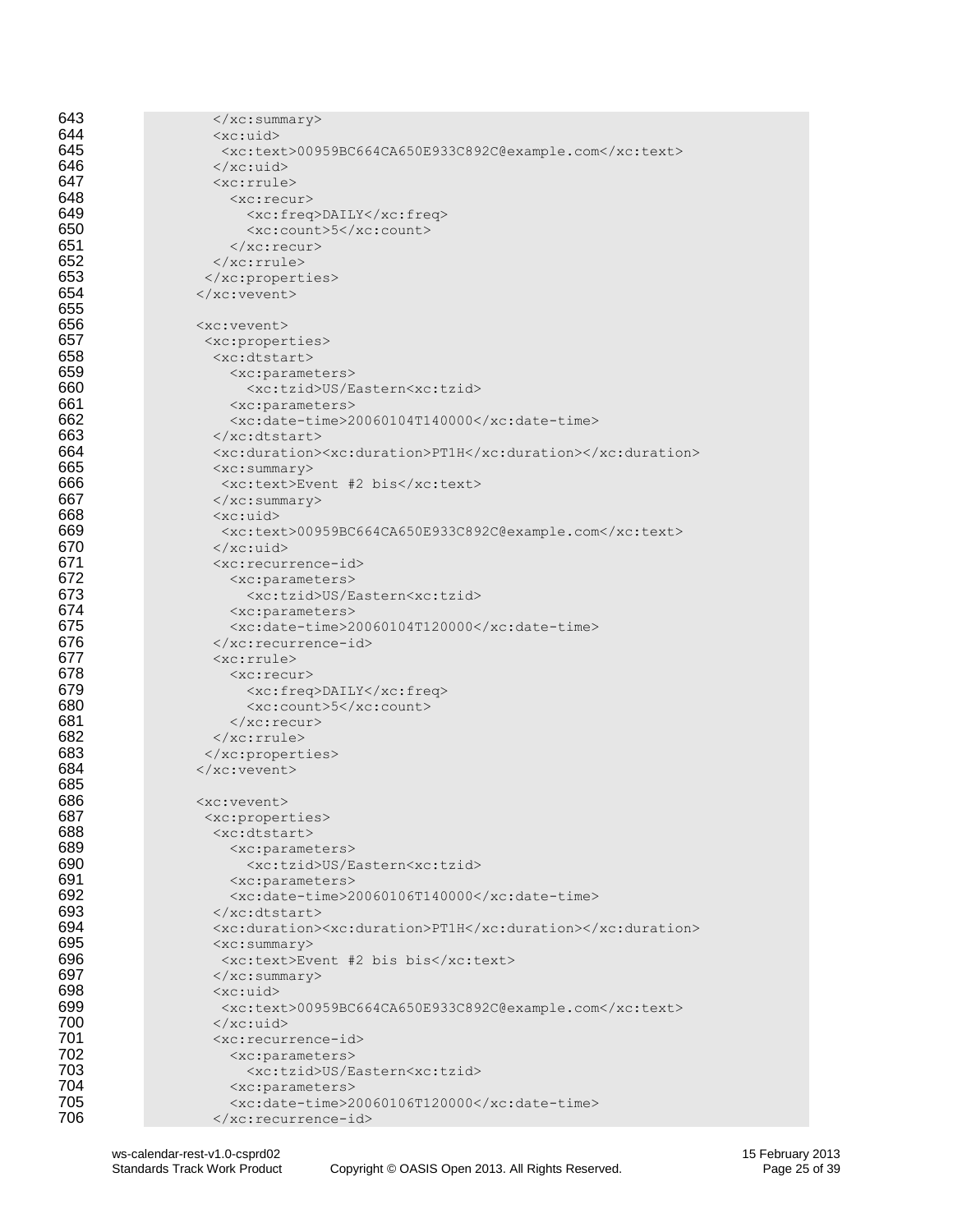| 707        | <xc:rrule></xc:rrule>                                                       |
|------------|-----------------------------------------------------------------------------|
| 708        | $<$ xc: recur>                                                              |
| 709        | <xc:freq>DAILY</xc:freq>                                                    |
| 710        | <xc:count>5</xc:count>                                                      |
| 711        | $\langle xc:recur\rangle$                                                   |
| 712        | $\langle xc:rrule \rangle$                                                  |
| 713        |                                                                             |
| 714        | $\langle xc: \text{vector}\rangle$                                          |
| 715        |                                                                             |
| 716        |                                                                             |
| 717        | $\langle x$ c:icalendar>                                                    |
| 718        |                                                                             |
| 719        |                                                                             |
| 720        | <d:status>HTTP/1.1 200 OK</d:status>                                        |
| 721        |                                                                             |
| 722        | $\langle$ /D:response>                                                      |
| 723        | $<$ D: response $>$                                                         |
| 724        | <d:href>http://cal.example.com/bernard/work/abcd3.ics</d:href>              |
| 725        | <d:propstat></d:propstat>                                                   |
| 726        | $<$ D:prop>                                                                 |
| 727        | <d:getetag>"fffff-abcd3"</d:getetag>                                        |
| 728        | <c:calendar-data content-type="application/xml+calendar"></c:calendar-data> |
| 729        | <xcal:icalendar< th=""></xcal:icalendar<>                                   |
| 730        | xmlns:xc="urn:ietf:params:xml:ns:icalendar-2.0">                            |
| 731        | <xc:vcalendar></xc:vcalendar>                                               |
| 732        | <xc:properties></xc:properties>                                             |
| 733        | <xc:calscale><text>GREGORIAN</text></xc:calscale>                           |
| 734        | $<$ xc:prodid>                                                              |
| 735        | <xc:text>-//Example Inc.//Example Calendar//EN</xc:text>                    |
| 736        | $\langle xc: \text{product}\rangle$                                         |
| 737        | <xc:version><xc:text>2.0</xc:text></xc:version>                             |
| 738        |                                                                             |
| 739        | <xc:components></xc:components>                                             |
| 740        | <xc:vevent></xc:vevent>                                                     |
| 741        | <xc:properties></xc:properties>                                             |
| 742        | <xc:dtstart></xc:dtstart>                                                   |
| 743        | <xc:parameters></xc:parameters>                                             |
| 744        | <xc:tzid>US/Eastern<xc:tzid></xc:tzid></xc:tzid>                            |
| 745        | <xc:parameters></xc:parameters>                                             |
| 746        | <xc:date-time>20060104T100000</xc:date-time>                                |
| 747<br>748 | $\langle x \rangle$ /xc:dtstart>                                            |
| 749        | <xc:duration><xc:duration>PT1H</xc:duration></xc:duration>                  |
| 750        | $\langle xc:summarv\rangle$<br><xc:text>Event #3</xc:text>                  |
| 751        |                                                                             |
| 752        | <br>$\langle xc:uid\rangle$                                                 |
| 753        | <xc:text>DC6C50A017428C5216A2F1CD@example.com</xc:text>                     |
| 754        | $\langle x \rangle$ xc:uid                                                  |
| 755        | <xc:rrule></xc:rrule>                                                       |
| 756        | <xc:recur></xc:recur>                                                       |
| 757        | <xc:freq>DAILY</xc:freq>                                                    |
| 758        | <xc:count>5</xc:count>                                                      |
| 759        | $\langle xc:recur\rangle$                                                   |
| 760        | $\langle xc:rrule \rangle$                                                  |
| 761        |                                                                             |
| 762        |                                                                             |
| 763        |                                                                             |
| 764        |                                                                             |
| 765        |                                                                             |
| 766        |                                                                             |
| 767        |                                                                             |
| 768        | <d:status>HTTP/1.1 200 OK</d:status>                                        |
| 769        |                                                                             |
| 770        | $\langle$ D:response>                                                       |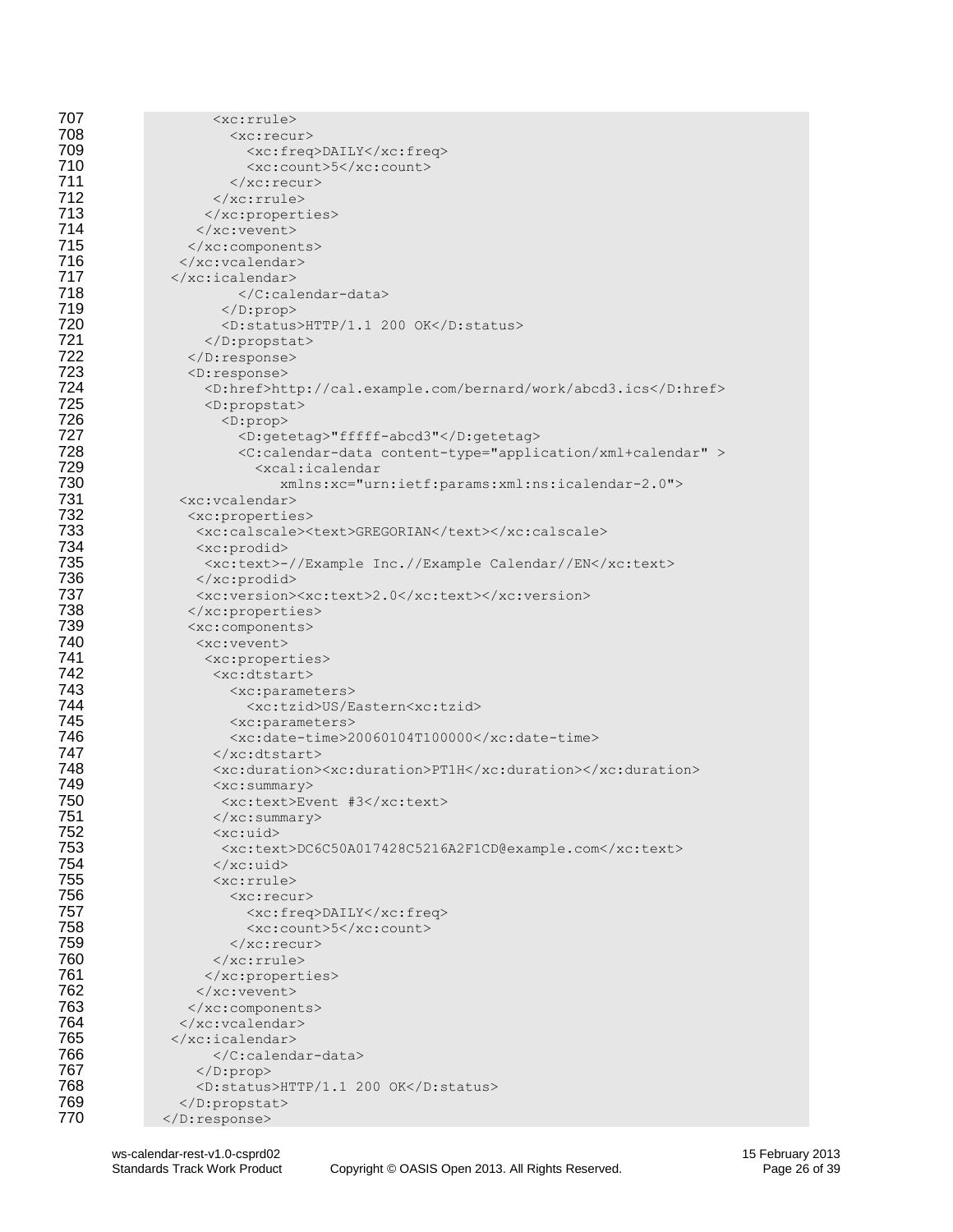771 </D:multistatus>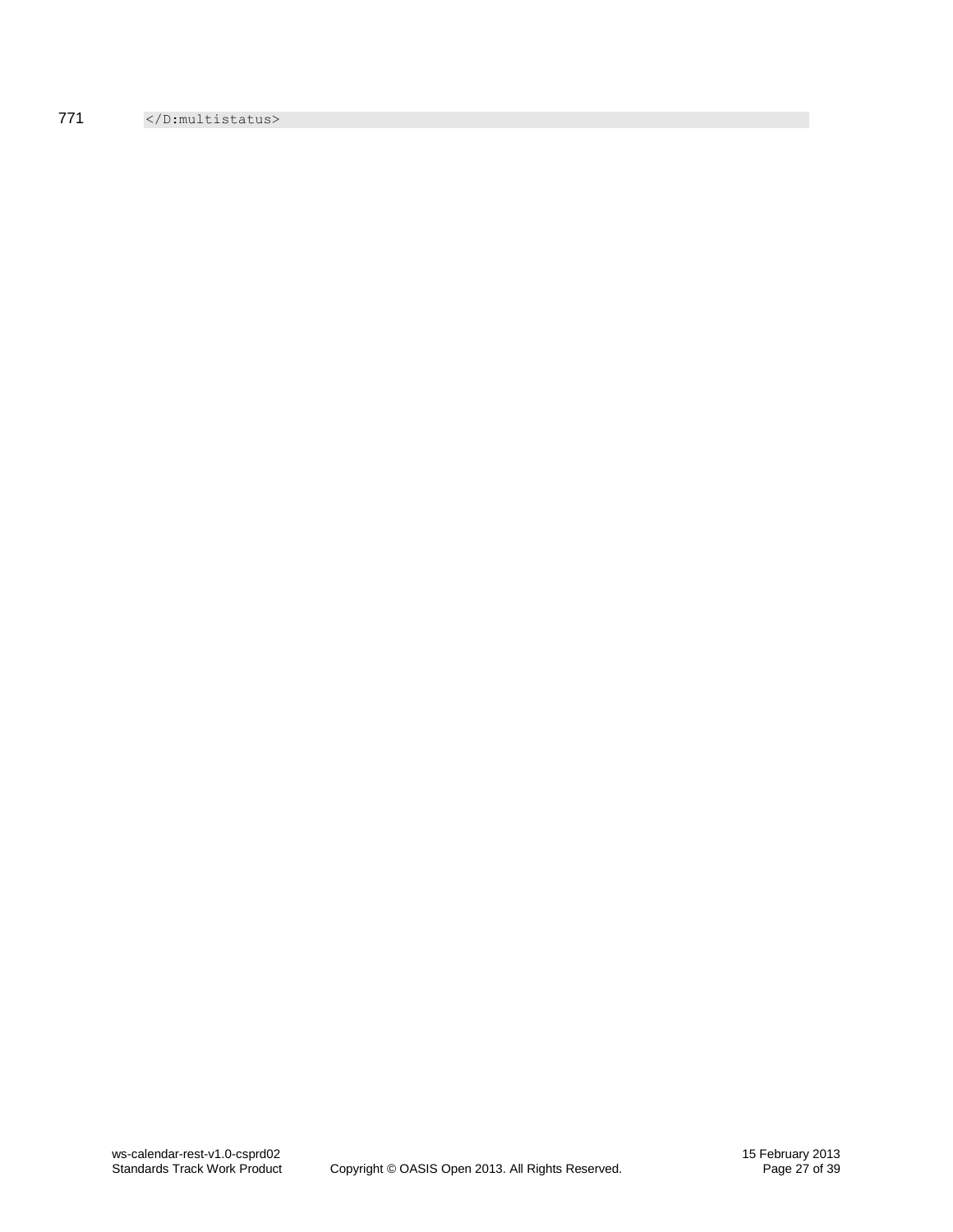# <span id="page-27-0"></span>**10Free-busy queries**

 Free-busy queries are used to obtain free-busy information for a calendar-collection or principals. The result contains information only for events to which the current principal has sufficient access.

 When targeted at a calendar collection the result is based only on the calendaring entities contained in that collection. When targeted at a principal free-busy URL the result will be based on all information

777 which affect the principals free-busy status, for example availability.

- 778 The possible targets are:
- 779 A calendar collection URL
- 780 The XRD link with relation CalWS/current-principal-freebusy
- 781 The XRD link with relation CalWS/principal-freebusy with a principal given in the request.
- The query follows the specification defined in **[FreeBusy Read URL]** with certain limitations. As an authenticated user to the CalWS service scheduling read-freebusy privileges must have been granted. As an unauthenticated user equivalent access must have been granted to unauthenticated access.
- Freebusy information is returned by default as xcalendar vfreebusy components, as defined by **[draft-**

**xcal]**. Such a component is not meant to conform to the requirements of VFREEBUSY components in

**[RFC 5546]**. The VFREEBUSY component SHOULD conform to section "4.6.4 Free/Busy Component" of

- **[RFC 5545]**. A client SHOULD ignore the ORGANIZER field..
- Since a Freebusy query can only refer to a single user, a client will already know how to match the result component to a user. A server MUST only return a single vfreebusy component.

#### <span id="page-27-1"></span>**10.1 ACCEPT header**

The Accept header is used to specify the format for the returned data. In the absence of a header the

 data should be returned as specified in **[draft-xcal]**, that is, as if the following had been specified 794 ACCEPT: application/xml+calendar

#### <span id="page-27-2"></span>**10.2 URL Query Parameters**

 None of these parameters are required except for the conditions noted below. Appropriate defaults will be supplied by the server.

#### <span id="page-27-3"></span>**10.2.1 start**

- **Default**: The default value is left up to the server. It may be the current day, start of the current month, etc.
- **Description:**Specifies the start date for the Freebusy data. The server is free to ignore this value and return data in any time range. The client must check the data for the returned time range.
- **Format**:A profile of an **[RFC3339]** Date/Time. Fractional time is not supported. The server MUST support the expanded version e.g.
- 2007-01-02T13:00:00-08:00
- 806 It is up to the server to interpret local date/times.
- **Example**:
- 808 2007-02-03T15:30:00-0800<br>809 2007-12-01T10:15:00Z
- 2007-12-01T10:15:00Z
- **Notes**: Specifying only a start date/time without specifying an end-date/time or period should be interpreted as in **[RFC 5545**]. The effective period should cover the remainder of that day.
- Date-only values are disallowed as the server cannot determine the correct start of the day. Only UTC or date/time with offset values are permitted.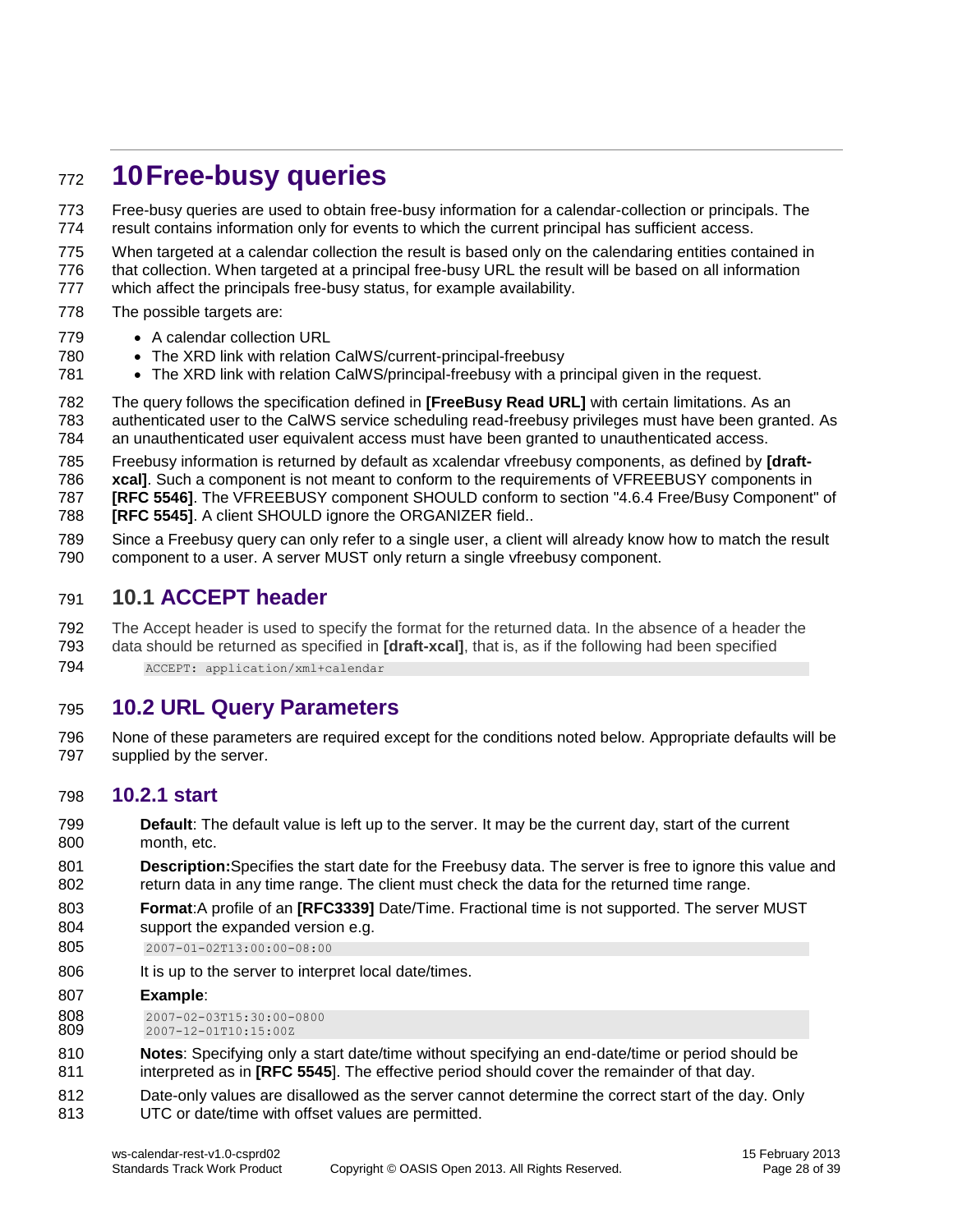#### <span id="page-28-0"></span>**10.2.2 end**

- **Default**: Same as start
- **Description**: Specifies the end date for the Freebusy data. The server is free to ignore this value.
- **Format**: Same as start
- **Example**: Same as start

#### <span id="page-28-1"></span>**10.2.3 period**

- **Default**: The default value is left up to the server. The recommended value is "P42D".
- **Description**: Specifies the amount of Freebusy data to return. A client cannot specify both a period and an end date. Period is relative to the start parameter.
- **Format**: A duration as defined in section 4.3.6 of **[RFC 5545]**
- **Example**:
- <span id="page-28-2"></span>825 P42D

#### **10.2.4 account**

- **Default**: none
- **Description**: Specifies the principal when the request is targeted at the XRD CalWS/principal-freebusy. Specification of this parameter is an error otherwise.
- **Format**: Server specific

#### **Example**:

- **832** fred<br>**833** /prii
- /principals/users/jim
- <span id="page-28-3"></span>user1@example.com

#### **10.3 URL parameters - notes**

- The server is free to ignore the start, end and period parameters. It is recommended that the server return at least 6 weeks of data from the current day.
- A client MUST check the time range in the VFREEBUSY response as a server may return a different time 839 range than the requested range.

#### <span id="page-28-4"></span>**10.4 HTTP Operations**

841 The server SHOULD return an Etag response header for a successful GET request targeting a Freebusy 842 read URL. Clients MAY use the Etag response header value to do subsequent "conditional" GET requests that will avoid re-sending the Freebusy data again if it has not changed.

#### <span id="page-28-5"></span>**10.5 Response Codes**

- 845 Below are the typical status codes returned by a GET request targeting a Free-busy URL. Note that other HTTP status codes not listed here might also be returned by a server.
- 847 200 OK
- 848 302 Found
- 849 400 Start parameter could not be understood / End parameter could not be understood / Period parameter could not be understood
- 851 401 Unauthorized
- 852 · 403 Forbidden
- **•** 404 The data for the requested principal is not currently available, but may be available later.
- 854 406 The requested format in the accept header is not supported.
- 855 410 The data for the requested principal is no longer available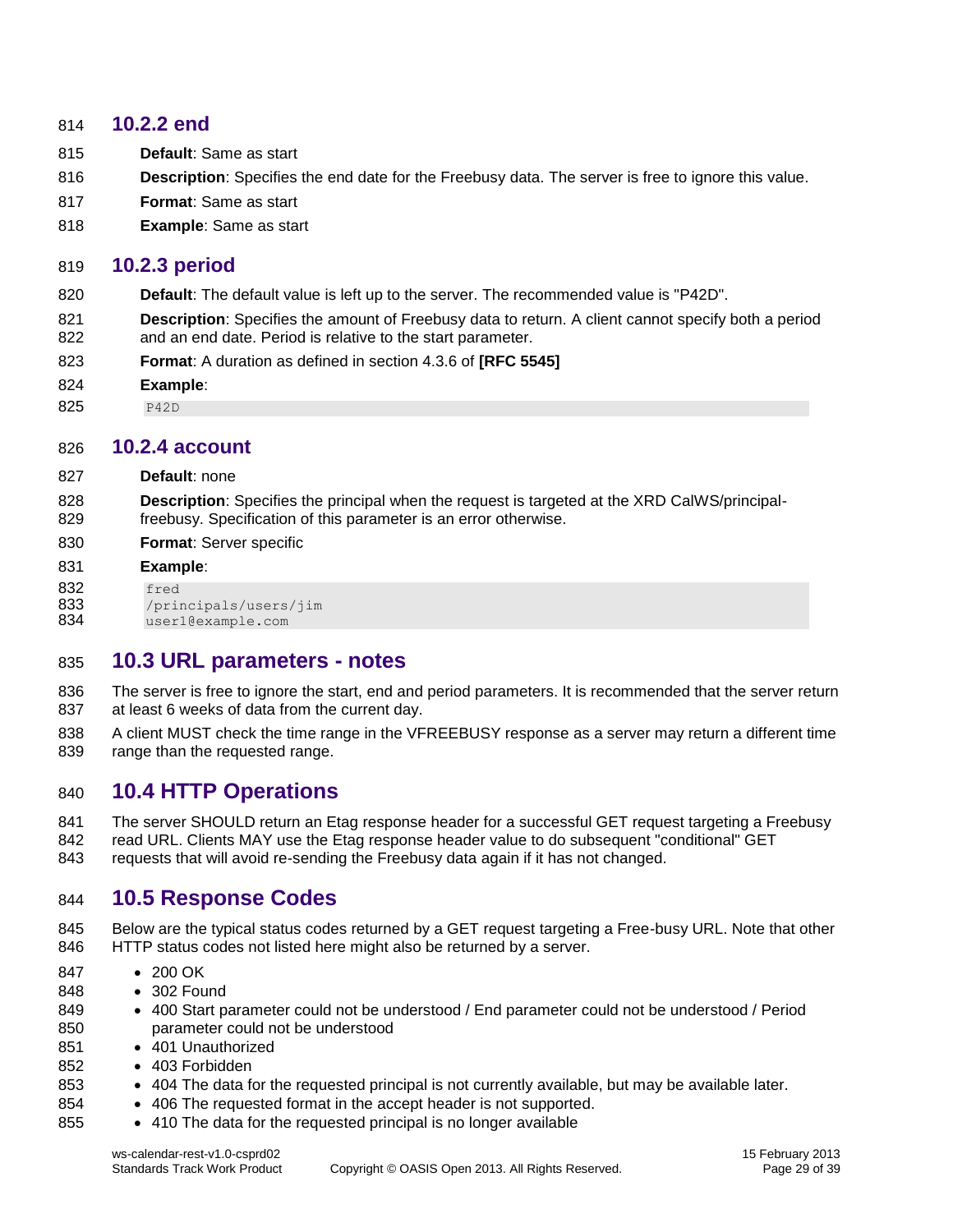#### 856 • 500 General server error

#### <span id="page-29-0"></span>857 **10.6 Examples**

858 The following are examples of URLs used to retrieve Free-busy data for a user: 859 http://www.example.com/freebusy/user1@example.com?<br>860 start=2007-09-01T00:00:00-08:00&end=2007-09-31T00: 860 start=2007-09-01T00:00:00-08:00&end=2007-09-31T00:00:00-08:00 861 862 http://www.example.com/freebusy/user1@example.com? 863 start=2007-09-01T00:00:00-08:00&end=2007-09-31T00:00:00-08:00 864 865 http://www.example.com/freebusy/user1@example.com 866 867 http://www.example.com/freebusy?user=user%201@example.com&<br>868 start=2008-01-01T00:00:00Z&end=2008-12-31T00:00:00Z 868 start=2008-01-01T00:00:00Z&end=2008-12-31T00:00:00Z 869 Some Request/Response Examples: 870 A URL with no query parameters: 871 >> Request <<<br>872 GET / freebusy 872 GET /freebusy/bernard/ HTTP/1.1<br>873 Host: www.example.com 873 Host: www.example.com 874 875 >> Response << **876** HTTP/1.1 200 OK<br>**877** Content-Type: ap 877 Content-Type: application/xml+calendar; charset="utf-8" Content-Length: xxxx 879 880 <xc:icalendar xmlns:xc="urn:ietf:params:xml:ns:icalendar-2.0"> 881 <xc:vcalendar> 882 <xc:properties><br>883 <xc:calscale> 883 <xc:calscale><text>GREGORIAN</text></xc:calscale><br>884 <xc:prodid> 884 <xc:prodid> 885 <xc:text>-//Example Inc.//Example Calendar//EN</xc:text><br>886 </xc:prodid> </xc:prodid> 887 <xc:version><xc:text>2.0</xc:text></xc:version> 888 </xc:properties> 889 <xc:components> 890 <xc:vfreebusy><br>891 <xc:properti 891 <xc:properties> 892 <xc:uid> 893 <xc:text>76ef34-54a3d2@example.com</xc:text> 894 </xc:uid><br>895 </xc:uid>  $< x<sub>c</sub> \cdot d$ tstart $>$ 896  $\langle \text{xc:date-time}> 20060101 \text{T}000000 \text{Z} \times \langle \text{xc:date-time}} \rangle$ 897 </xc:dtstart><br>898 </xc:dtend> 898 <xc:dtend> 899 <xc:date-time>20060108T000000Z</xc:date-time> </xc:dtend> 901 <xc:dtstamp> 902 <br>
<xc:date-time>20050530T123421Z</xc:date-time><br>
903 <br>
</xc:dtstamp> 903 </xc:dtstamp> 904 <xc:freebusy><br>905 <xc:paramet 905 <xc:parameters><br>906 <xc:fbtype>BU 906  $\langle \text{xc:fbtype}\rangle$ BUSYTENTATIVE $\langle \text{xc:parameters}\rangle$ 907 <xc:parameters> 908 <xc:period>20060102T100000Z/20060102T120000Z</xc:period> 909 </xc:freebusy> 910  $\langle xc:freebusy\rangle$ 911  $\langle x \cdot \text{period} \rangle 20060103T100000Z/20060103T120000Z/\text{xc:period} \rangle$ <br>912  $\langle x \cdot \text{freebusy} \rangle$ 912 </xc:freebusy> <xc:freebusy> 914  $\langle \text{xc:period} \rangle$ 20060104T100000Z/20060104T120000Z</xc:period><br>915  $\langle \text{xc:freebusv} \rangle$ 915 </xc:freebusy>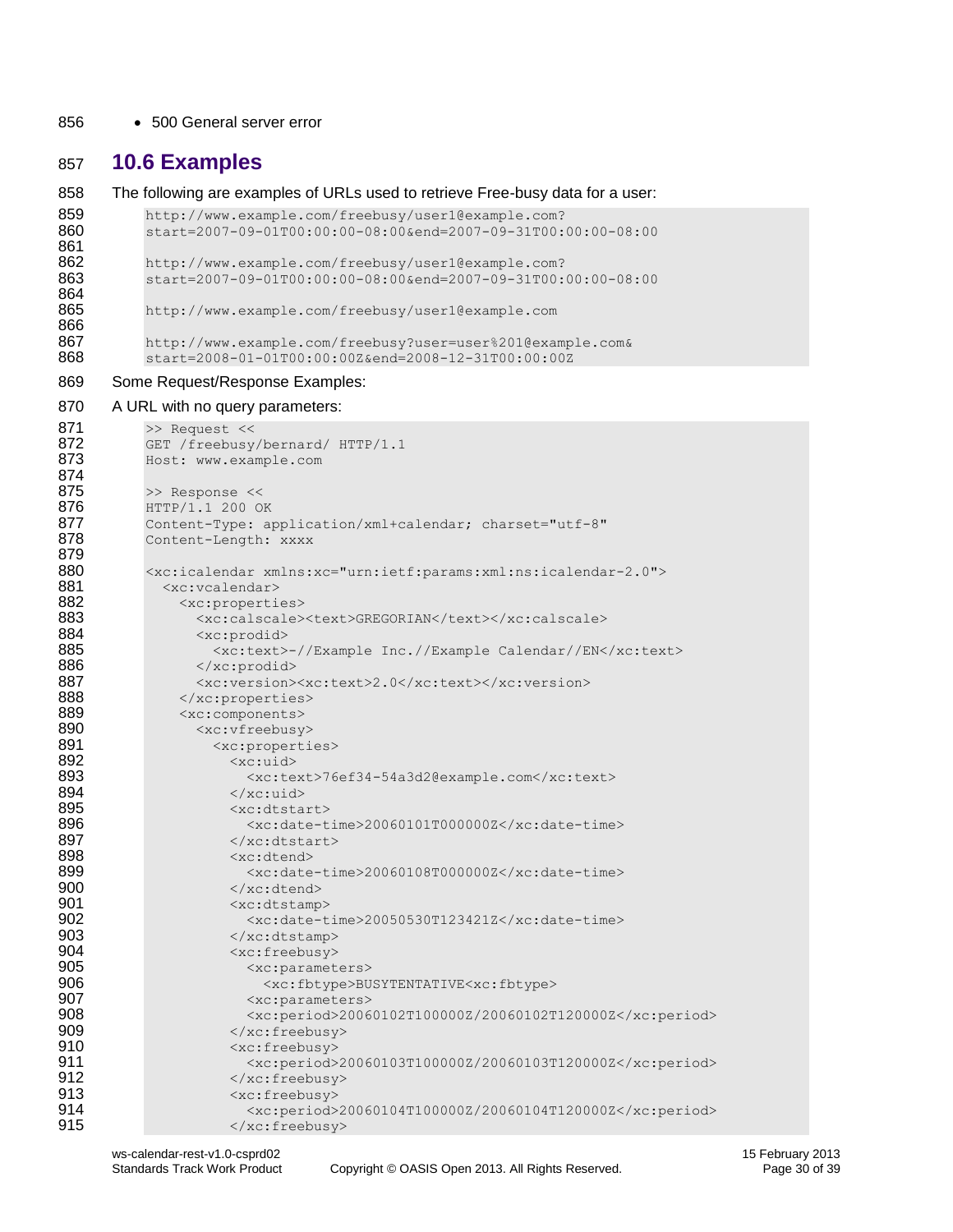| 916<br>917<br>918<br>919<br>920<br>921<br>922<br>923<br>924<br>925<br>926<br>927<br>928 | <xc:freebusy><br/><xc:parameters><br/><xc:fbtype>BUSYUNAVAILABLE<xc:fbtype><br/><xc:parameters><br/><xc:period>20060105T100000Z/20060105T120000Z</xc:period><br/><math>\langle xc:freebusy \rangle</math><br/><xc:freebusy><br/><xc:period>20060106T100000Z/20060106T120000Z</xc:period><br/></xc:freebusy><br/><br/><br/><math>\langle xc:vcalendar\rangle</math><br/><xc:icalendar></xc:icalendar></xc:parameters></xc:fbtype></xc:fbtype></xc:parameters></xc:freebusy> |
|-----------------------------------------------------------------------------------------|----------------------------------------------------------------------------------------------------------------------------------------------------------------------------------------------------------------------------------------------------------------------------------------------------------------------------------------------------------------------------------------------------------------------------------------------------------------------------|
| 929                                                                                     | A URL with start and end parameters:                                                                                                                                                                                                                                                                                                                                                                                                                                       |
| 930<br>931<br>932<br>933<br>934<br>935<br>936<br>937<br>938<br>939                      | >> Request <<<br>GET /freebusy/user1@example.com?start=2007-09-01T00:00:00-08:00&end=2007-09-<br>31T00:00:00-08:00<br>HTTP/1.1<br>Host: www.example.com<br>>> Response <<<br>HTTP/1.1 200 OK<br>Content-Type: application/xml+calendar; charset="utf-8"<br>Content-Length: XXXX                                                                                                                                                                                            |
| 940<br>941<br>942<br>943<br>944<br>945<br>946<br>947<br>948<br>949                      | <xc:icalendar xmlns:xc="urn:ietf:params:xml:ns:icalendar-2.0"><br/><xc:vcalendar><br/><xc:properties><br/><xc:calscale><text>GREGORIAN</text></xc:calscale><br/><xc:prodid><br/><xc:text>-//Example Inc.//Example Calendar//EN</xc:text><br/></xc:prodid><br/><xc:version><xc:text>2.0</xc:text></xc:version></xc:properties></xc:vcalendar></xc:icalendar>                                                                                                                |
| 950<br>951<br>952<br>953<br>954<br>955<br>956<br>957<br>958<br>959                      | <br><xc:components><br/><xc:vfreebusy><br/><xc:properties><br/><xc:uid><br/><xc:text>76ef34-54a3d2@example.com</xc:text><br/><math>\langle x \rangle</math> /xc:uid<br/><math>&lt;</math>xc:dtstart&gt;<br/><math>\langle xc:date-time&gt;20070901T000000Z &lt; \langle xc:date-time&gt;</math><br/><br/><xc:dtend></xc:dtend></xc:uid></xc:properties></xc:vfreebusy></xc:components>                                                                                     |
| 960<br>961<br>962<br>963<br>964<br>965<br>966<br>967<br>968<br>969<br>970<br>971        | <xc:date-time>20070931T000000Z</xc:date-time><br>$\langle x \rangle$ /xc: dtend><br><xc:dtstamp><br/><xc:date-time>20050530T123421Z</xc:date-time><br/><math>\langle x \rangle</math> /xc:dtstamp&gt;<br/><xc:freebusy><br/><xc:period>20070915T230000Z/20070916T010000Z</xc:period><br/></xc:freebusy><br/><br/><br/><br/><math>\langle xc:icalendar\rangle</math></xc:dtstamp>                                                                                           |
| 972                                                                                     | A URL for which the server does not have any data for that user:                                                                                                                                                                                                                                                                                                                                                                                                           |
| 973<br>974<br>975<br>976<br>977                                                         | >> Request <<<br>GET /freebusy/user1@example.com?start=2012-12-01T00:00:00-08:00&end=2012-12-<br>31T00:00:00-08:00<br>HTTP/1.1<br>Host: www.example.com                                                                                                                                                                                                                                                                                                                    |

978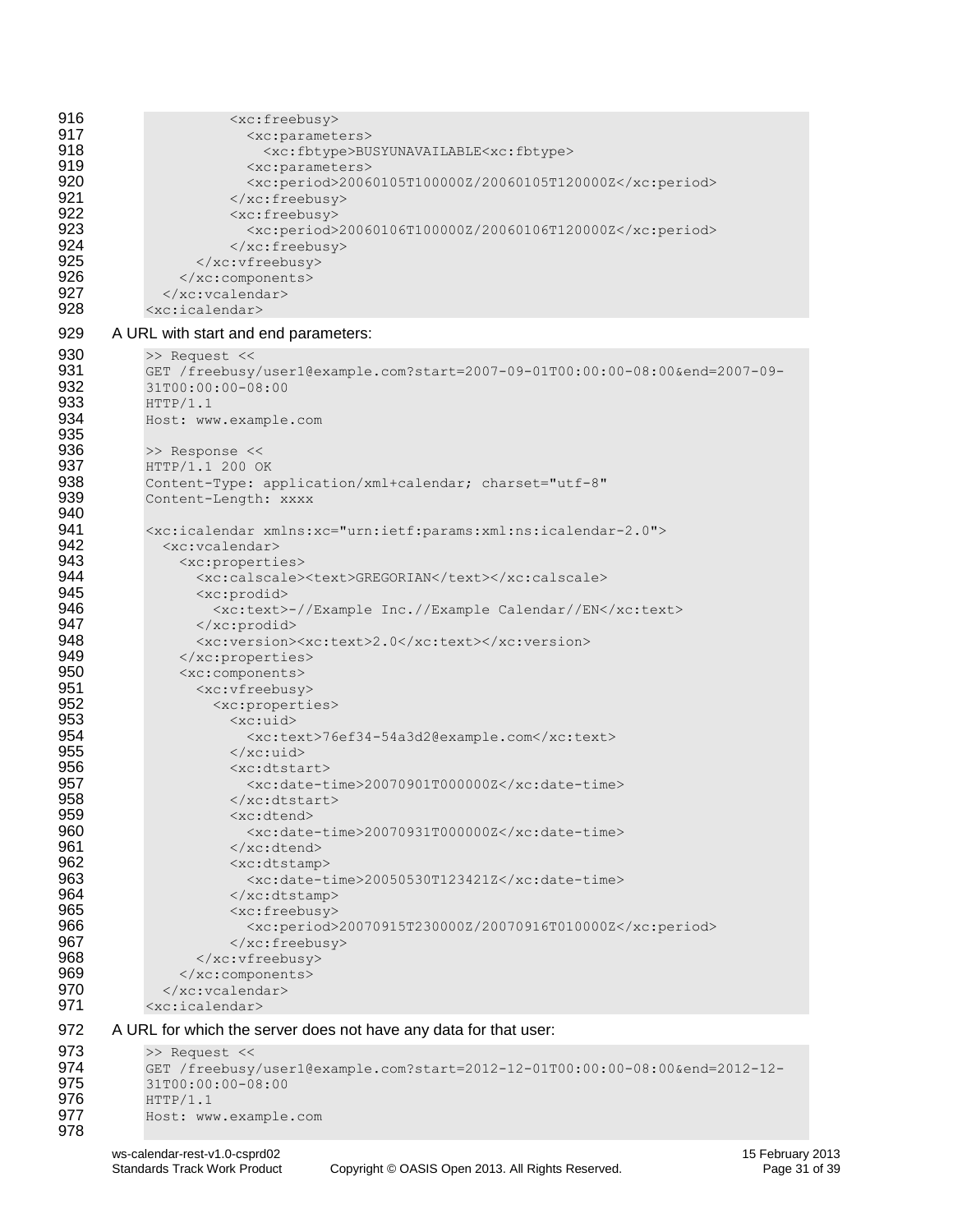| 979 | >> Response <<       |  |
|-----|----------------------|--|
| 980 | HTTP/1.1 404 No data |  |

981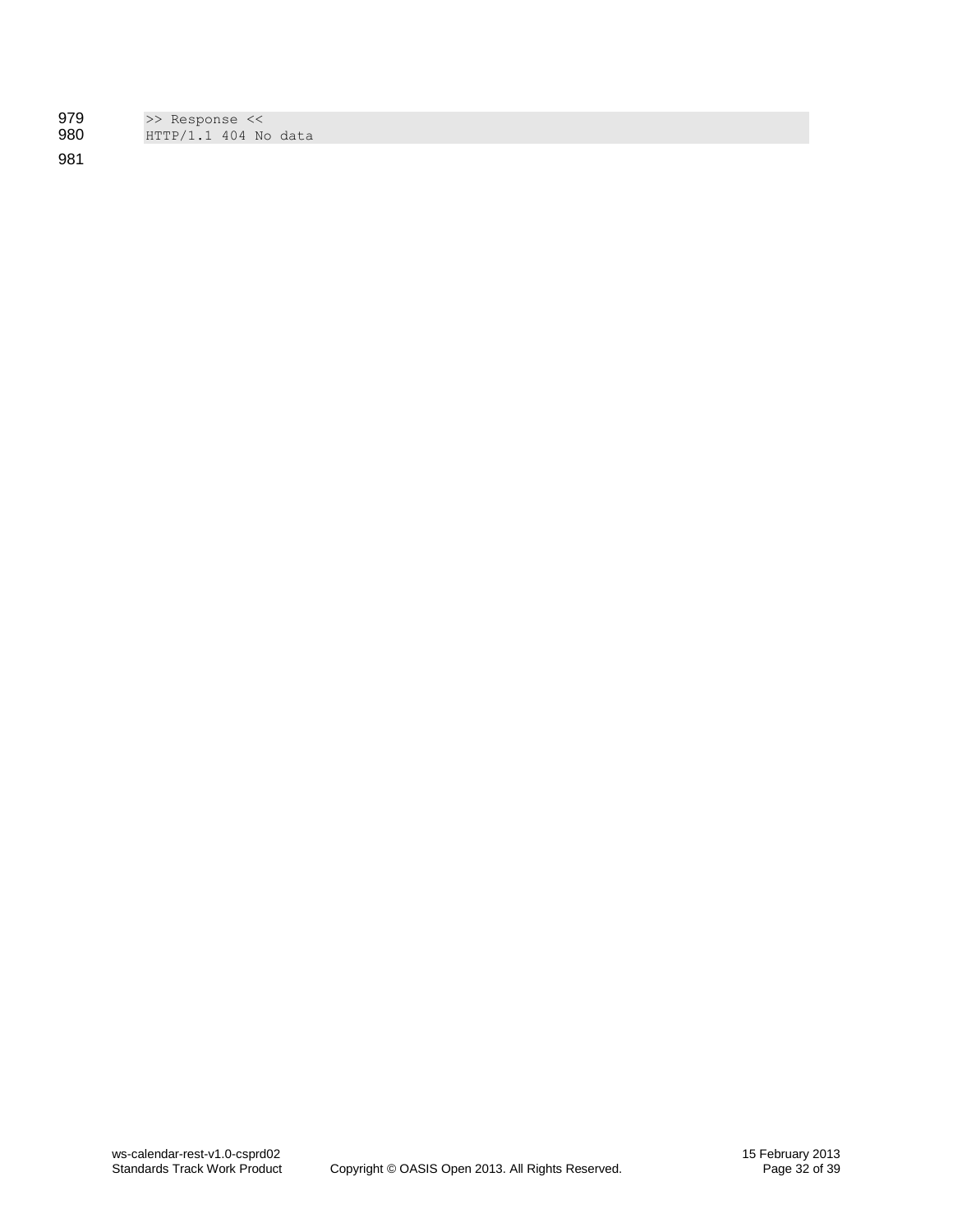## <span id="page-32-0"></span>**11Conformance**

 Certain calendaring properties and components are interrelated and it is necessary to have knowledge of all these properties and their current values to allow consistent update and understanding of a target component. The normative definition for these relationships is RFC5445, RFC5446 and related RFCs.

 As in those specifications this REST-ful protocol assumes a complete view of entities being fetched or updated. This is necessary to ensure that properties are not lost when round tripped through a service or client. To this end all parties in any RESTful transaction MUST preserve any data they do not understand. This allows the data model to be updated by the addition of properties, parameters and value types.

 Services allowing updates to entities MUST ensure that the result after an update operation is still internally consistent.

#### <span id="page-32-1"></span>**11.1 Start, end and duration in calendar components**

A period of time is fully specified by a start and an end or duration.

#### <span id="page-32-2"></span>**11.1.1 Updating, transporting and maintaining start, and and duration.**

- 
- For all components the calculated or specified start must be at or before the end.
- When a system updates or stores a calendar component it MUST retain the relationship of start, end and duration. Applications MUST NOT without good cause, change a start and end pair into a start and duration nor the reverse. Semantically they are not equivalent when DST transitions occur during the time of the event.
- 1000 For interoperability, iCalendar based systems SHOULD avoid the use of weekly durations and<br>1001 MIL based systems SHOULD avoid the use of yearly durations. XML based systems SHOULD avoid the use of yearly durations.

#### <span id="page-32-3"></span>**11.1.2 VEVENT:**

- 1003 The three properties are DTSTART, DTEND and DURATION.
- 1004 DTSTART MUST appear once and only one of DTEND or DURATION MAY be present.
- 1005 The DTSTART property for a VEVENT specifies the inclusive start of the event. For recurring events, it also specifies the very first instance in the recurrence set.
- 1007 The DTEND property for a VEVENT calendar component specifies the non-inclusive end of the event.
- 1009 For cases where a VEVENT calendar component specifies a DTSTART property with a DATE value type but no DTEND nor DURATION property, the event's duration is taken to be one day.
- 1011 For cases where a VEVENT calendar component specifies a DTSTART property with a DATE- TIME value type but no DTEND nor DURATION property, the event ends on the same calendar date and time of day specified by the DTSTART property, that is, it signifies a zero length instant in time.

#### <span id="page-32-4"></span>**11.1.3 VTODO:**

- 1016 The three properties are DTSTART, DUE, DURATION.
- 1017 DTSTART MAY appear once.
- 1018 Either DUE or DURATION MAY appear in a VTODO, but DUE and DURATION MUST NOT occur in the same VTODO.
- 1020 If DURATION does appear in a VTODO, then DTSTART MUST also appear in the same VTODO.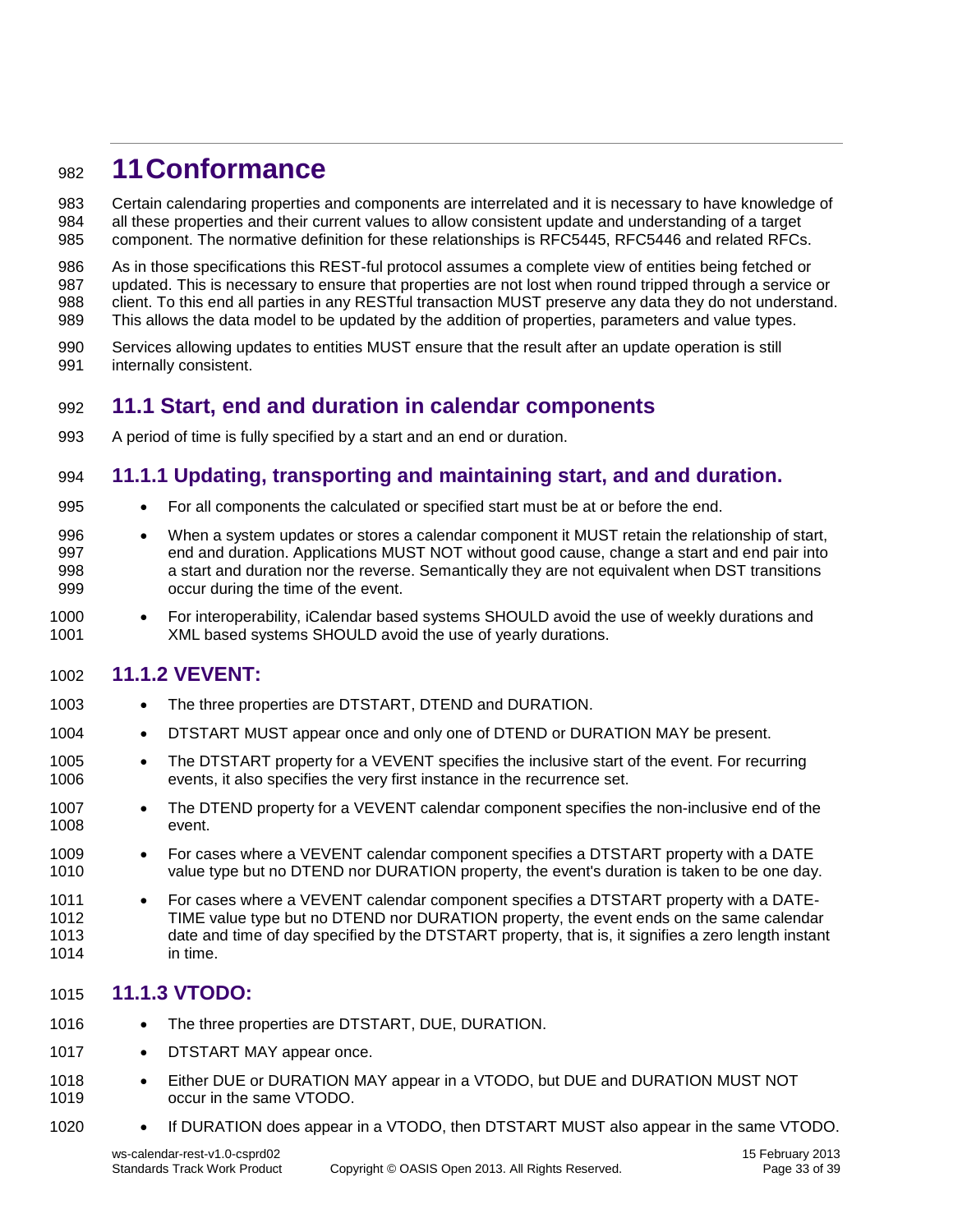1021 • The three properties for a VTODO are related in the same way as for VEVENT. Additionally a 1022 VTODO calendar component without the DTSTART and DUE (or DURATION) properties 1023 specifies a VTODO that will be associated with each successive calendar date, until it is 1024 completed.

#### <span id="page-33-0"></span>1025 **11.1.4 VJOURNAL:**

1026 • DTSTART only, which may be a date or date-time value.

#### <span id="page-33-1"></span>1027 **11.1.5 VAVAILABILITY**

- 1028 DTSTART and DTEND if specified MUST be date-time values.
- 1029 DTSTART MAY appear once and signifies start of the busy period.
- 1030 Only one of DTEND or DURATION MAY appear and signify the end of the busy period.
- 1031 If DURATION does appear in a VAVAILABILITY, then DTSTART MUST also appear in the same 1032 VAVAILABILITY.

#### <span id="page-33-2"></span>1033 **11.1.6 AVAILABILITY**

- 1034 **•• DISTART** and DTEND if specified MUST be date-time values.
- 1035 **•• DISTART MUST** appear once and signifies start of the free period.
- 1036 •• Only one of DTEND or DURATION MAY appear and signify the end of the free period.

#### <span id="page-33-3"></span>1037 **11.2 Recurrences.**

- 1038 The RECURRENCE-ID is a property of each instance of a recurring event. It is calculated from 1039 the DTSTART and the recurrence rules or added to the set by the RDATE property.
- 1040 RDATE, EXDATE and RECURRENCE-ID must take the same form as the DTSTART. That is if 1041 DTSTART is a DATE value then the RDATE and EXDATE must be DATE. If DTSTART is a date-1042 time the RDATE and EXDATE values must take the same form, including the same timezone.
- 1043 Overrides to an instance are specified by completely specifying the instance with the appropriate 1044 RECURRENCE-ID property.
- 1045 An RDATE adds an instance to the recurrence set.
- 1046 An EXDATE deletes an instance by specifying the recurrence id(s) to be deleted. Applications 1047 SHOULD NOT specify overrides for instances so deleted.
- 1048 The recurrence set is calculated from the RRULE and RDATES and then applying any EXDATE 1049 properties. That is EXDATE takes precedence over RDATE and the RRULE.

#### <span id="page-33-4"></span>1050 **11.3 Alarms:**

1051 • Alarms are typically anchored to the start or end of an event or task. This is defined by the 1052 RELATED parameter to the TRIGGER property.

#### <span id="page-33-5"></span>1053 **11.4 Unrecognized or unsupported elements**

- 1054 A system SHOULD reject any attempt to store components which it does not support. A SYSTEM 1055 MUST respond with a CalWS:unsupported-calendar-component if such an attempt is made.
- 1056 A system MUST ignore but preserve any elements it does not understand. 1057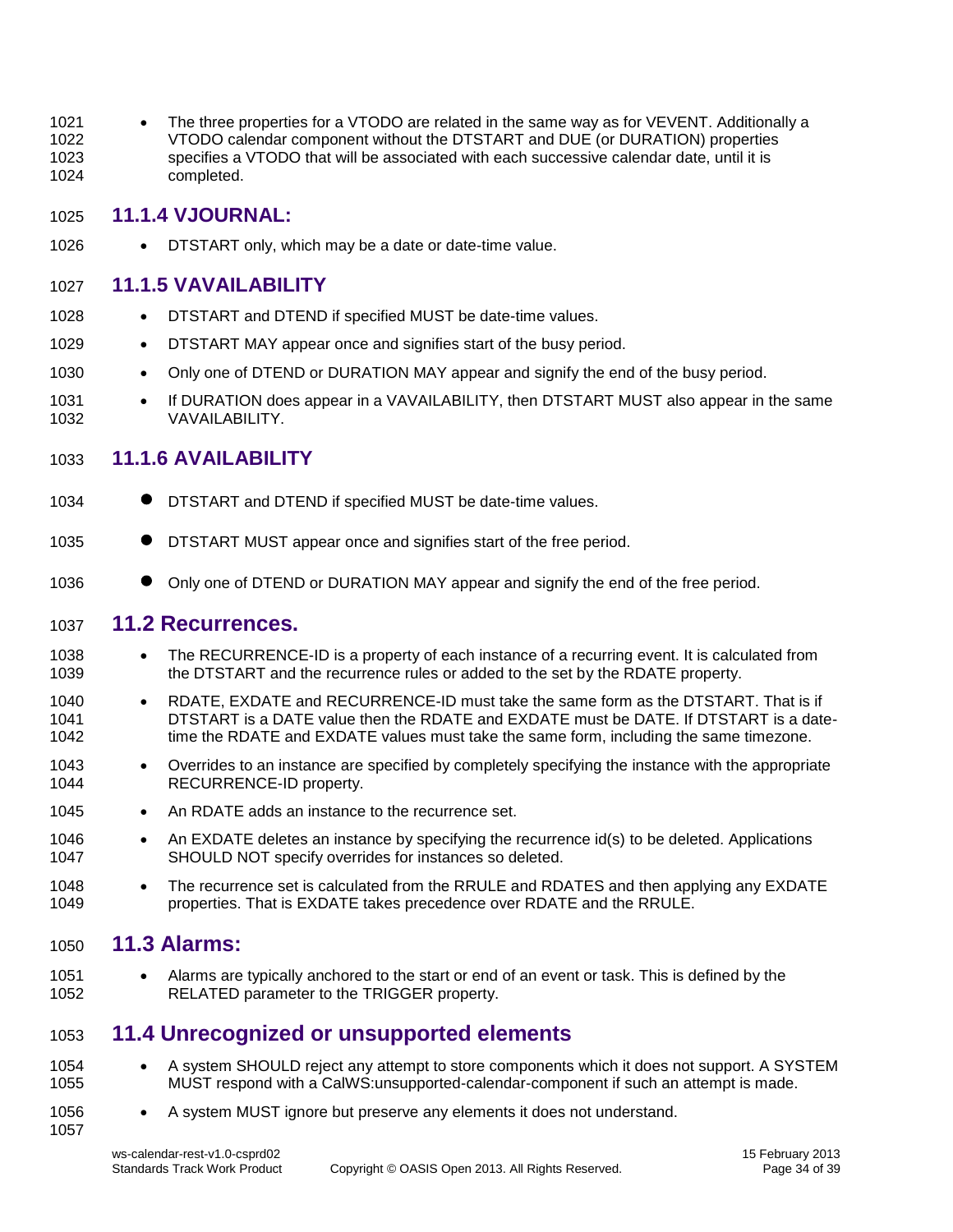# <span id="page-34-0"></span>**Appendix A. Acknowledgments**

- The following individuals have participated in the creation of this specification and are gratefully acknowledged:
- **Participants:**
- Bruce Bartell, Southern California Edison
- Brad Benson, Trane
- Edward Cazalet, Individual
- Toby Considine, University of North Carolina at Chapel Hill
- William Cox, Individual
- Sharon Dinges, Trane
- Mike, Douglass, Rensselaer Polytechnic Institute
- Craig Gemmill, Tridium, Inc.
- Girish Ghatikar, Lawrence Berkeley National Laboratory
- Gerald Gray, Southern California Edison
- David Hardin, ENERNOC
- Gale Horst, Electric Power Research Institute (EPRI)
- Gershon Janssen, Individual
- Ed Koch, Akuacom Inc.
- Benoit Lepeuple, LonMark International\*
- Carl Mattocks, CheckMi\*
- Robert Old, Siemens AG
- Alexander Papaspyrou, Technische Universitat Dortmund
- Joshua Phillips, ISO/RTO Council (IRC)
- Jeremy J. Roberts, LonMark International
- David Thewlis, CalConnect
- The Calendaring and Scheduling Consortium (CalConnect) TC-XML committee worked closely with WS- Calendar Technical Committee, bridging to developing IETF standards and contributing the services definitions that make up Services in Section 4. The Technical Committee gratefully acknowledges their assistance and cooperation as well. Contributors to TC XML include:
- Cyrus Daboo, Apple
- Mike Douglass, Rensselaer Polytechnic Institute
- Steven Lees, Microsoft
- Tong Li, IBM
-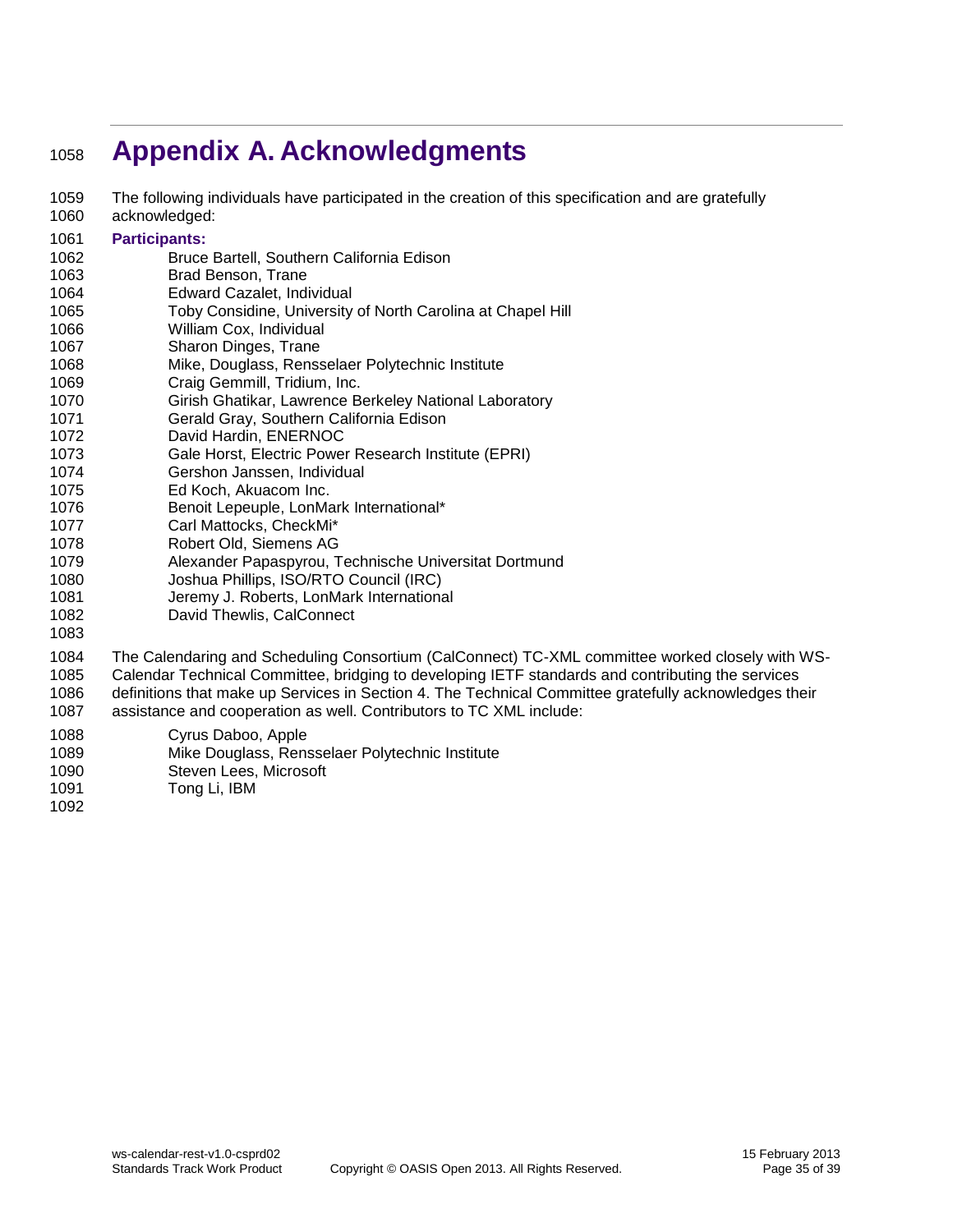# <span id="page-35-0"></span>*Appendix B.* **An Introduction to Internet Calendaring**

 *The WS-Calendar Technical Committee thanks CalConnect for contributing this overview of iCalendar and its use.*

#### <span id="page-35-1"></span>**B.1 icalendar**

#### <span id="page-35-2"></span>**B.1.1 History**

 The iCalendar specification was first produced by the IETF in 1998 as RFC 2445 [1]. Since then it has become the dominant standard for calendar data interchange on the internet and between devices (desktop computers, mobile phones etc.). The specification was revised in 2009 as RFC 5545 [4].

Alongside iCalendar is the iTIP specification (RFC 2446 [2] and revised as RFC 5546[5]) that defines how

iCalendar is used to carry out scheduling operations (for example, how an organizer can invite attendees

to a meeting and receive their replies). This forms the basis for email-based scheduling using iMIP (the

specification that describes how to use iTIP with email - RFC 6047 [3]).

1105 iCalendar itself is a text-based data format. However, an XML format is also available, providing a one-to-<br>1106 one mapping to the text format (draft [7]). one mapping to the text format (draft [7]).

iCalendar data files typically have a .ics file name extension. Most desktop calendar clients can import or

export iCalendar data, or directly access such data over the Internet using a variety of protocols.

#### <span id="page-35-3"></span>**B.1.2 Data model**

The iCalendar data format has a well defined data model. "iCalendar objects" encompass a set of

"iCalendar Components" each of which contains a set of "iCalendar properties" and possibly other sub-

Components. An iCalendar property consists of a name, a set of optional parameters (specified as "key-

- value" pairs) and a value.
- iCalendar Components include:
- "VEVENT" which represents an event
- "VTODO" which represents a task or to-do
- "VJOURNAL" which represents a journal entry
- "VFREEBUSY" which represents periods of free or busy time information
- "VTIMEZONE" which represents a timezone definition (timezone offset and daylight saving rules)
- "VALARM" is currently the only defined sub-Component and is used to set alarms or reminders on events or tasks.
- Properties include:
- "DTSTART" which represents a start time for a Component
- "DTEND" which represents an end time for a Component
- "SUMMARY" which represents a title or summary for a Component
- "RRULE" which can specify rules for repeating events or tasks (for example, every day, every week on Tuesdays, etc.)
- "ORGANIZER" which represents the calendar user who is organizing an event or assigning a task
- "ATTENDEE" which represents calendar users attending an event or assigned a task
- In addition to this data model and the pre-defined properties, the specification defines how all those are
- used together to define the semantics of calendar objects and scheduling. The semantics are basically a
- 1132 set of rules stating how all the Components and properties are used together to ensure that all iCalendar<br>1133 products can work together to achieve good interoperability. For example, a rule reguires that all events
- products can work together to achieve good interoperability. For example, a rule requires that all events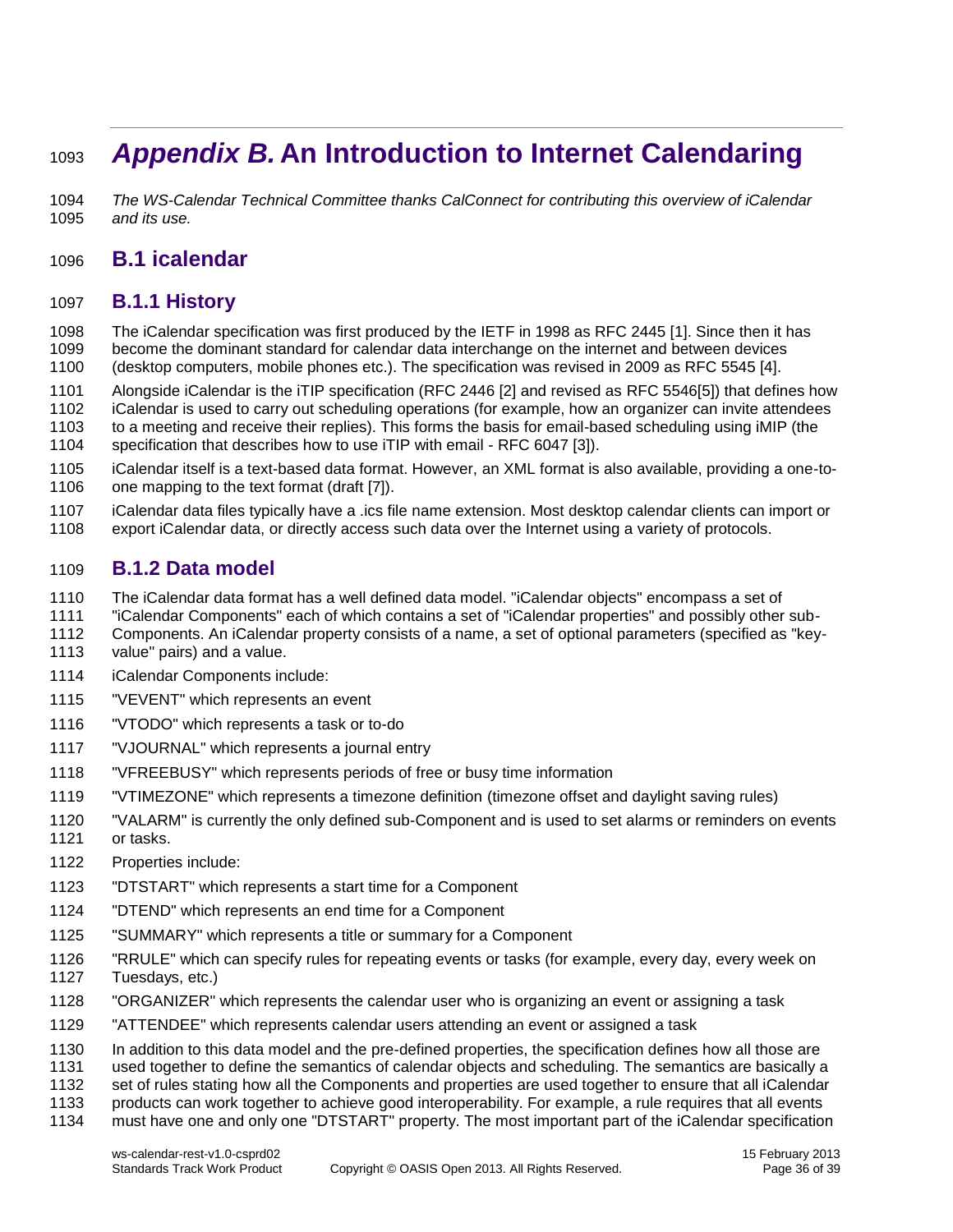1135 is the semantics of the calendaring model that it represents. The use of text or XML to encode those is secondary.

#### <span id="page-36-0"></span>**B.1.3 Scheduling**

- The iTIP specification defines how iCalendar objects are exchanged in order to accomplish the key task needed to schedule events or tasks. An example of a simple workflow is as follows:
- 1. To schedule an event, an organizer creates the iCalendar object representing the event and adds calendar users as attendees.
- 2. The organizer then sends an iTIP "REQUEST" message to all the attendees.
- 3. Upon receipt of the scheduling message, each attendee can decide whether they want to attend 1144 the meeting or not.
- 1145 4. Each attendee can then respond back to the organizer using an iTIP "REPLY" message<br>1146 **1146 indicating their own attendance status**. indicating their own attendance status.
- iTIP supports other types of scheduling messages, for example, to cancel meetings, add new instances to 1148 a repeating meeting, etc.

#### <span id="page-36-1"></span>**B.1.4 Extensibility**

iCalendar was designed to be extensible, allowing for new Components, properties and parameters to be

- defined as needed. A registry exists to maintain the list of standard extensions with references to their
- definitions to ensure anyone can use them and work well with others.

#### <span id="page-36-2"></span>**B.2 Calendar data access and exchange protocols**

#### <span id="page-36-3"></span>**B.2.1 Internet Calendar Subscriptions**

- An Internet calendar subscription is simply an iCalendar data file made available on a web server. Users can use this data in two ways:
- The data can be downloaded from the web server and then imported directly into an iCalendar aware client. This solution works well for calendar data that is not likely to change over time (for example the list of national holidays for the next year).
- Calendar clients that support "direct" subscriptions can use the URL to the calendar data on the web server to download the calendar data themselves. Additionally, the clients can check the web server on a regular basis for updates to the calendar data, and then update their own cached copy of it. This allows calendar data that changes over time to be kept synchronized.

#### <span id="page-36-4"></span>**B.2.2 CalDAV**

- CalDAV is a calendar access protocol and is defined in RFC 4791 [6]. The protocol is based on WebDAV which is an extension to HTTP that provides enhanced capabilities for document management on web
- servers.
- CalDAV is used in a variety of different environments, ranging from very large internet service providers, to large and small corporations or institutions, and to small businesses and individuals.
- CalDAV clients include desktop applications, mobile devices and browser-based solutions. It can also be used by "applets", for example, a web page panel that displays a user's upcoming events.
- One of the key aspects of CalDAV is its data model. Simply put, it defines a "calendar home" for each
- calendar user, within which any number of "calendars" can be created. Each "calendar" can contain any
- number of iCalendar objects representing individual events, tasks or journal entries. This data model
- ensures that clients and servers can interoperate well.
- In addition to providing simple operations to read, write and delete calendar data, CalDAV provides a
- querying mechanism to allow clients to fetch calendar data matching specific criteria. This is commonly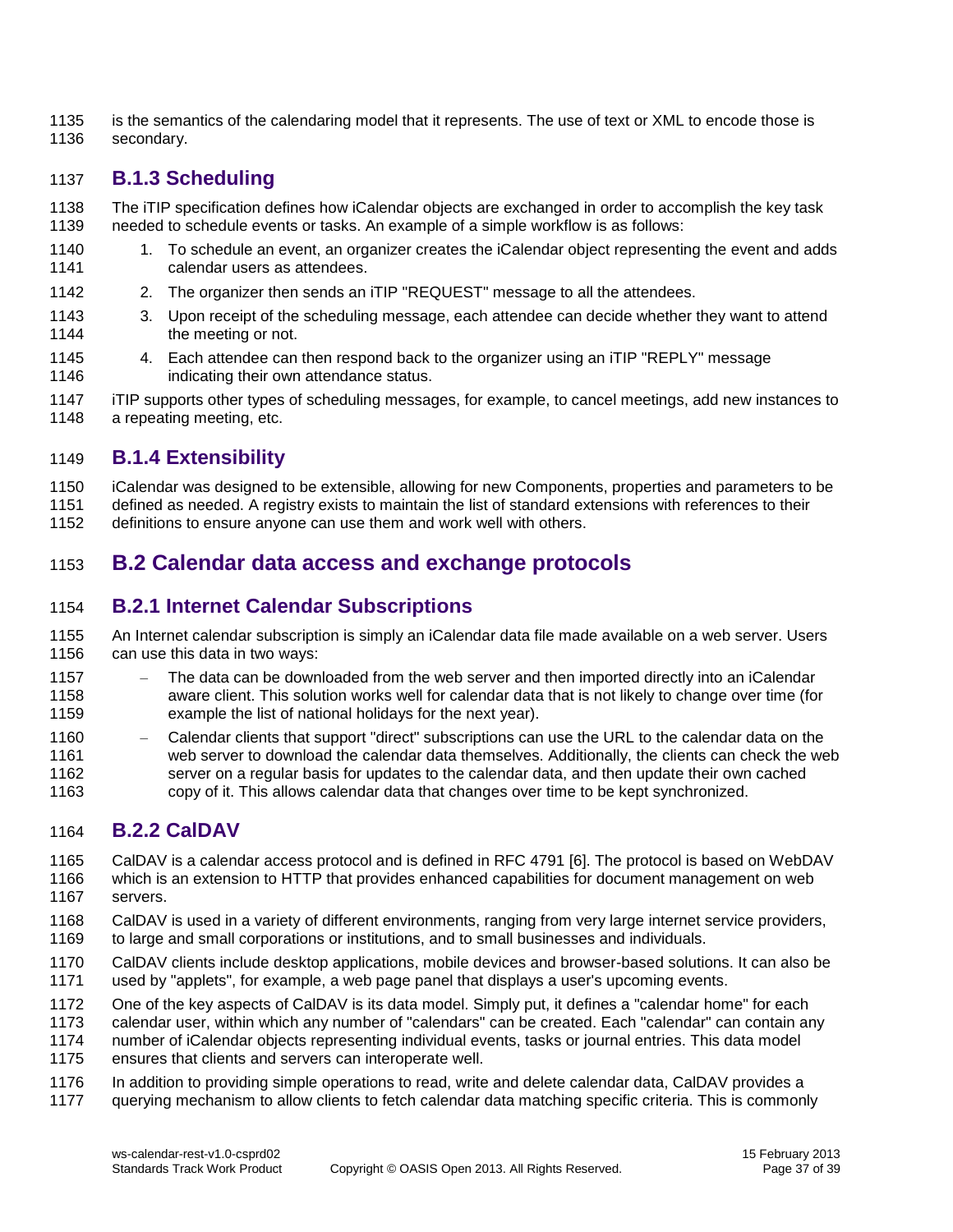- used by clients to do "time-range" queries, i.e., find the set of events that occur within a given start/end time period.
- CalDAV also supports access control allowing for features such as delegated calendars and calendar sharing.
- CalDAV also specifies how scheduling operations can be done using the protocol. Whilst it uses the
- 
- 1183 semantics of the iTIP protocol, it simplifies the process by allowing simple calendar data write operations<br>1184 to trigger the sending of scheduling messages, and it has the server automatically process the receipt o to trigger the sending of scheduling messages, and it has the server automatically process the receipt of
- scheduling messages. Scheduling can be done with other users on the CalDAV server or with calendar
- users on other systems (via some form of "gateway").

#### <span id="page-37-0"></span>**B.2.3 ActiveSync/SyncML**

 ActiveSync and SyncML are technologies that allow multiple devices to synchronize data with a server, with calendar data being one of the classes of data supported. These have typically been used for low-1190 end and high-end mobile devices.

#### <span id="page-37-1"></span>**B.2.4 CalWS**

- CalWS refers to a set of web services calendar access APIs developed under a cooperative agreement
- between The Calendaring and Scheduling Consortium (CalConnect) and OASIS, and being published as
- a work product of the WS-Calendar Technical Committee. CalWS defines an API to access and
- manipulate calendar data stored on a server. It follows a similar data model to CalDAV and has been
- designed to co-exist with a CalDAV service offering the same data.
- This specification is part of the CalWS set.

#### <span id="page-37-2"></span>**B.2.5 iSchedule**

- iSchedule is a protocol to allow scheduling between users on different calendaring systems and across different internet domains. It transports iTIP scheduling messages using HTTP between servers. Servers use DNS and various security mechanisms to determine the authenticity of messages received.
- It has been specifically designed to be independent of any calendar system in use at the endpoints, so
- that it is compatible with many different systems. This allows organizations with different calendar
- systems to exchange scheduling messages with each other, and also allows a single organization with
- multiple calendar systems (for example due to mergers, or different departmental requirements) to
- exchange scheduling messages between users of each system.

#### <span id="page-37-3"></span>**B.3 References**

- [1] https://datatracker.ietf.org/doc/rfc2445/ : 'Internet Calendaring and Scheduling Core Object Specification'
- [2] https://datatracker.ietf.org/doc/rfc2446/ :'iCalendar Transport-Independent Interoperability Protocol'
- [3] https://datatracker.ietf.org/doc/rfc6047/ : 'iCalendar Message-Based Interoperability Protocol'
- [4] https://datatracker.ietf.org/doc/rfc5545/ :'Internet Calendaring and Scheduling Core Object Specification'
- [5] https://datatracker.ietf.org/doc/rfc5546/ : 'iCalendar Transport-Independent Interoperability Protocol'
- [6] https://datatracker.ietf.org/doc/rfc4791/ : 'Calendaring Extensions to WebDAV'
- [7] https://datatracker.ietf.org/doc/draft-daboo-et-al-icalendar-in-xml/ : 'xCal: The XML format for iCalendar'
- 
- 
-